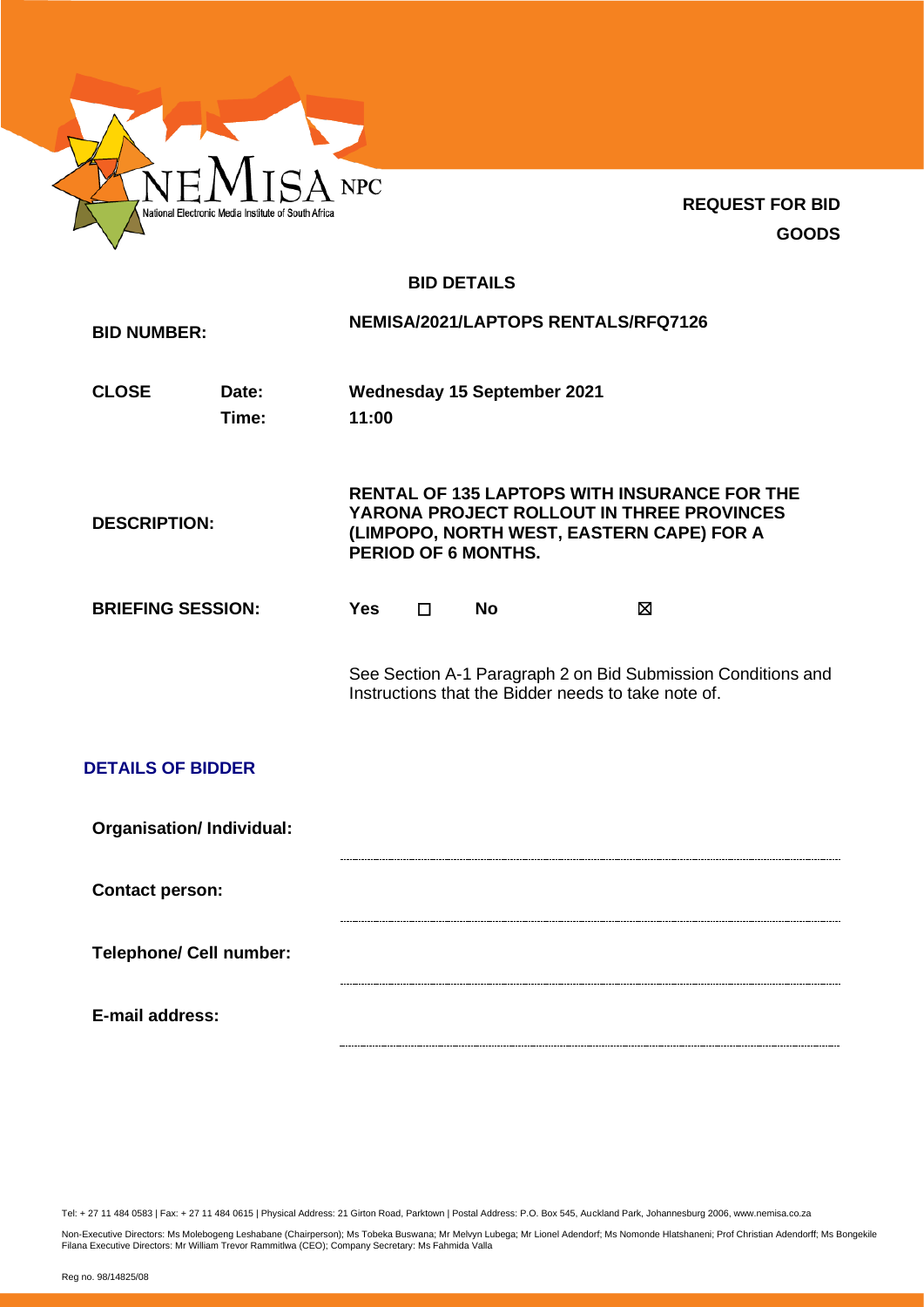## **GLOSSARY**

|                   | <b>Conclusion</b> of<br>the<br>procurement               |
|-------------------|----------------------------------------------------------|
| <b>Award</b>      | process and final notification to the                    |
|                   | effect to the successful bidder                          |
|                   | <b>Broad-based Black</b><br><b>Economic</b>              |
|                   | <b>Empowerment in terms of the Broad-</b>                |
|                   | <b>based Black Economic Empowerment</b>                  |
| <b>B-BBEE</b>     | <u>Act, 2003 (Act No. 53 of 2003) and the </u>           |
|                   | <b>Good Practice issued</b><br><b>Codes</b><br><b>of</b> |
|                   | thereunder by the Department<br><b>of</b>                |
|                   | <b>Trade and Industry</b>                                |
|                   | <b>Written offer</b><br>in a<br>prescribed<br>or         |
| <b>Bid</b>        | stipulated form in<br>response to<br>an                  |
|                   | invitation by NEMISA for the provision                   |
|                   | of goods, works or services                              |
|                   | <b>Organisation with whom NEMISA will</b>                |
|                   | conclude a contract and potential                        |
| <b>Contractor</b> | service level agreement subsequent                       |
|                   | to the final award of the contract                       |
|                   | <b>based on this Request for Bid</b>                     |
| dti               | Department of Trade and Industry                         |
|                   | <b>Exempted Micro Enterprise in terms</b>                |
| EME               | of the Codes of Good Practice                            |
|                   |                                                          |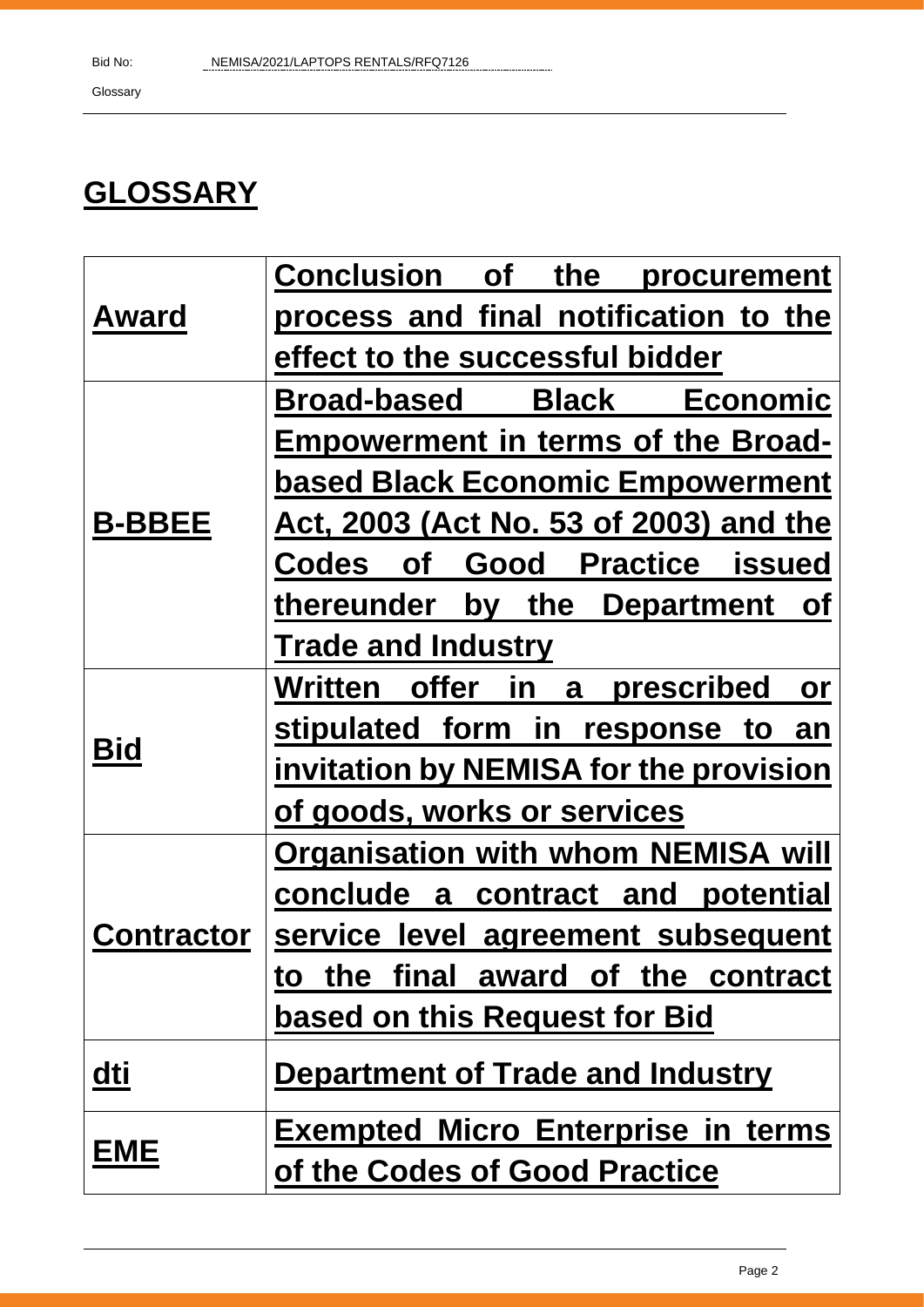Glossary

| <b>GCC</b>                     | <b>General Conditions of Contract</b>                                                                                                                                                             |
|--------------------------------|---------------------------------------------------------------------------------------------------------------------------------------------------------------------------------------------------|
| IP                             | <b>Intellectual Property</b>                                                                                                                                                                      |
| <b>NEMISA</b>                  | <b>National Electronic Media Institute of</b><br><b>South Africa (SOC) Ltd</b>                                                                                                                    |
| <b>Original Bid</b>            | <u>Original document signed in ink, or</u><br>Copy of original document signed in<br>ink, or<br>Submitted Facsimile of original document signed in ink                                            |
| <b>Originally</b><br>certified | comply with<br>principle<br>To<br>the<br><b>of</b><br>originally certified, a document must<br>both<br>stamped and<br>in<br>be<br>signed<br>original ink by a commissioner<br><b>of</b><br>oaths. |
| <b>SCM</b>                     | <b>Supply Chain Management</b>                                                                                                                                                                    |
|                                | <b>Service Level Agreement</b>                                                                                                                                                                    |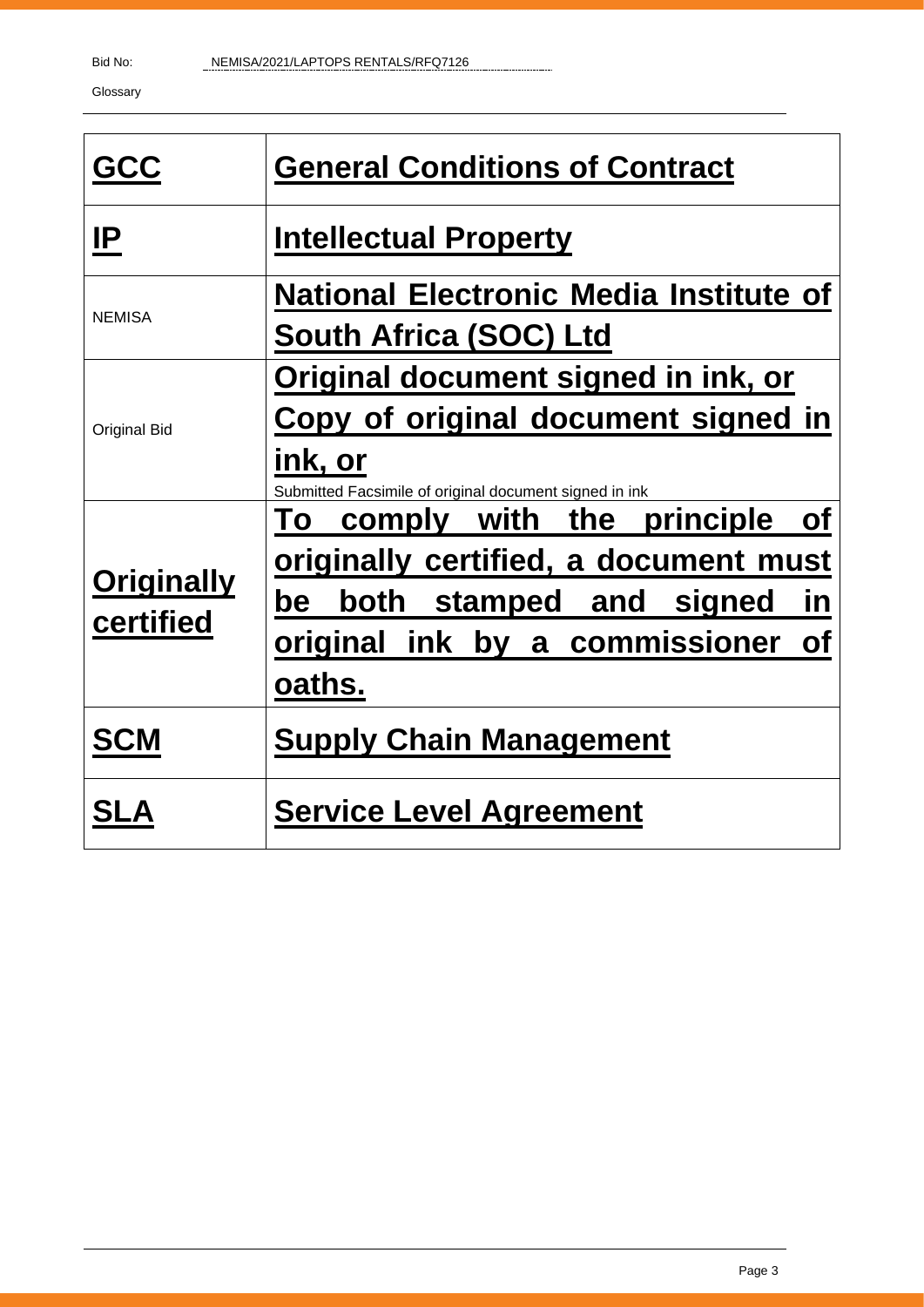## **DOCUMENTS IN THIS BID DOCUMENT PACK**

Bidders are to ensure that they have received all pages (27) of this document, which consist of the following sections:

## **SECTION A**

**Note: Documents in this section are for information to/instruction of bidders and must not be returned with bids.**

- □ Section A 1: Bid Submission Conditions and Instructions
- **D** Section A 2: Evaluation Process/Criteria
- □ Section A 3: Contract Form (Rendering of Services) (Parts 1 & 2)/Letter of Acceptance/Formal Contract (The pro forma contract is only included for Bidders to take note of the contents of the contract that will be entered into with the successful contractor)

## **SECTION B**

**Note: Documents in this section must be completed and returned or supplied with bids.**

- Section B 1: Special Conditions of Bid and Contract: Special conditions that the Bidder needs to accept
- □ Section B 2: Declaration of Interest
- □ Section B 3: Declaration of Bidder's past SCM practices
- □ Section B 4: Certificate of Independent Bid Determination
- Section B 5: Preference Points Claim Form in terms of the Preferential Procurement Regulations, 2011
- **D** Section B 6: Invitation to Bid
- □ Section B 7: Pricing Schedule (Goods)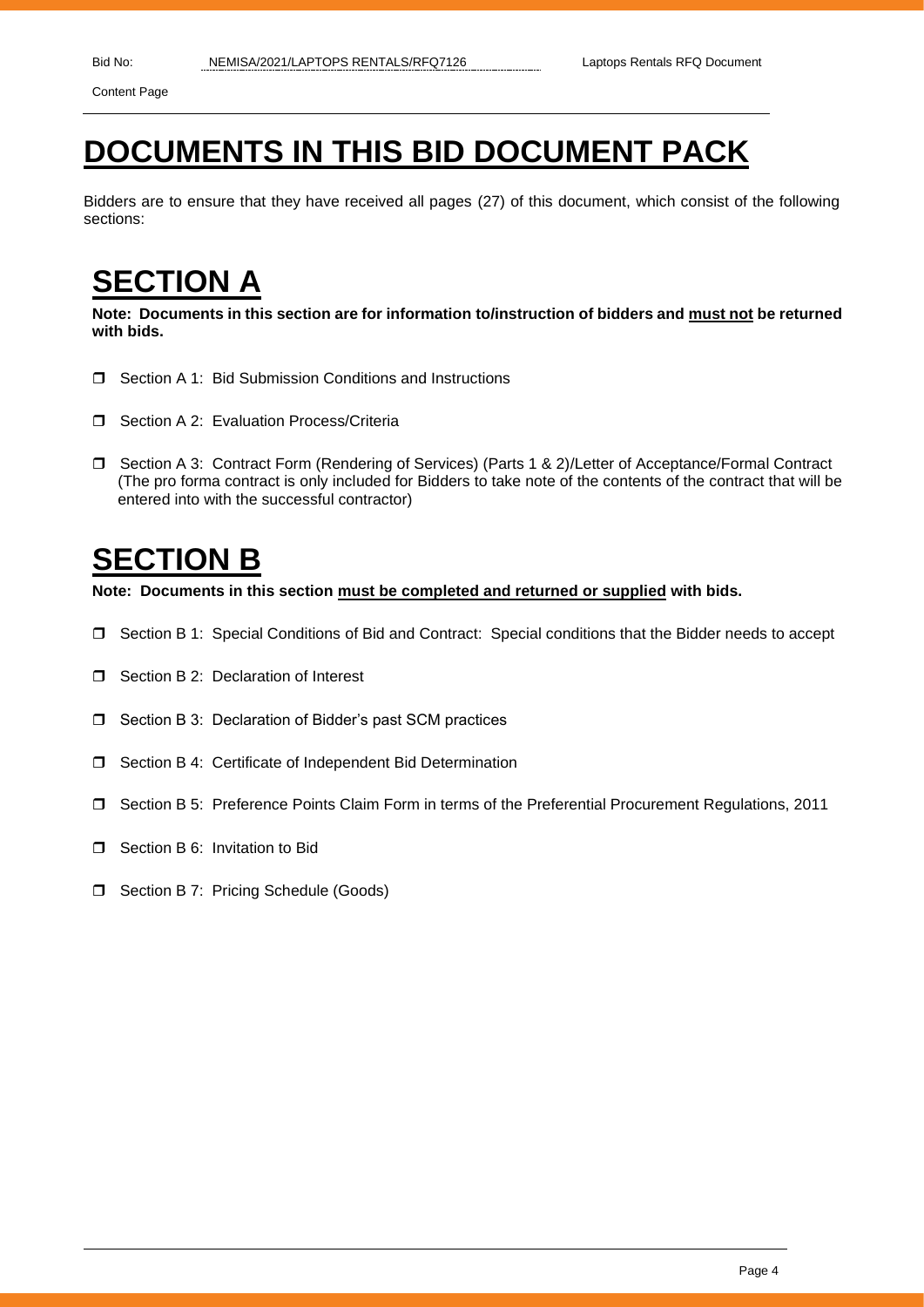## **SECTION A**

# **(This section must not be returned as part of the bid document)**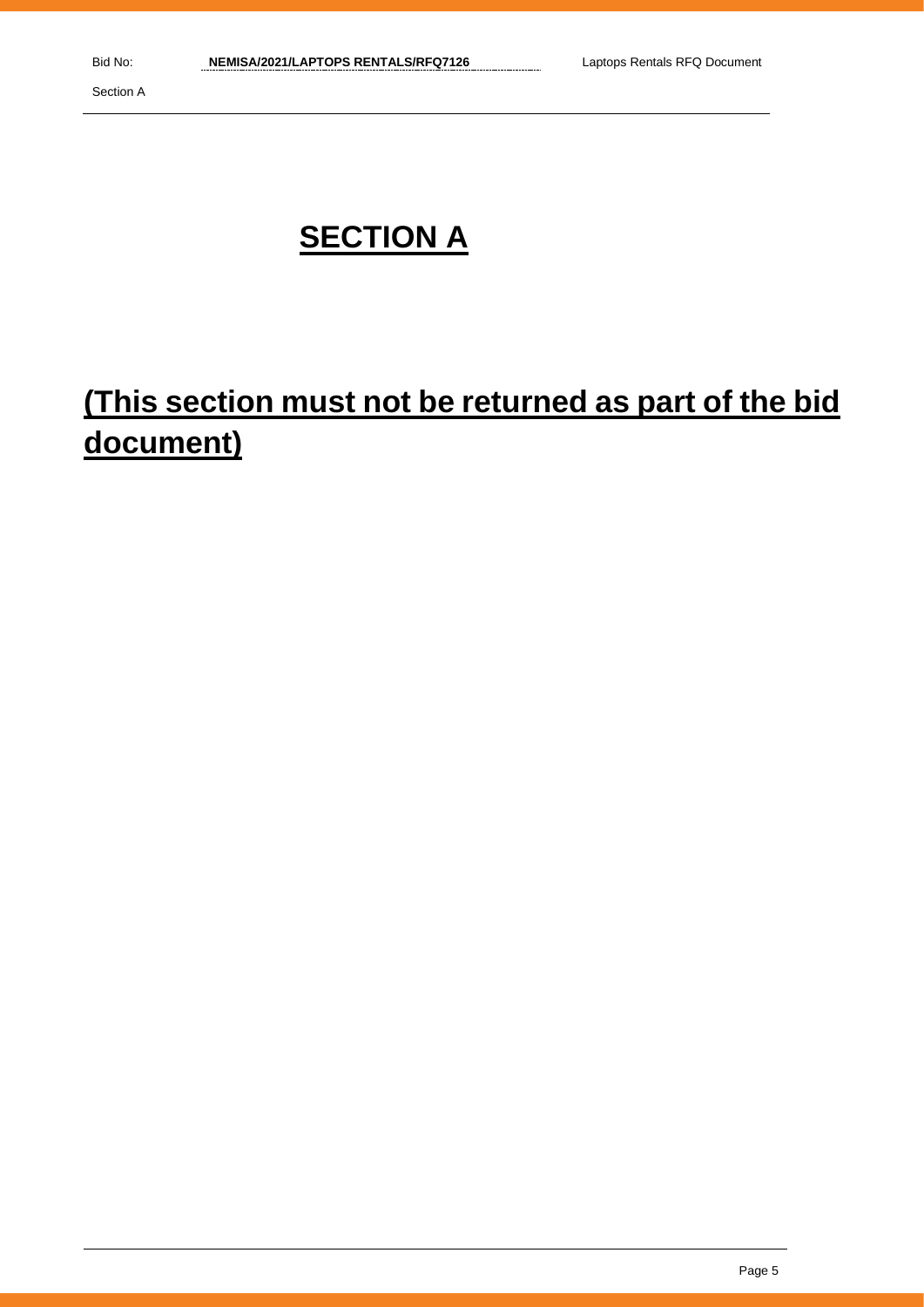Section A 1: Bid Submission Conditions and Instructions

## **BID SUBMISSION CONDITIONS AND INSTRUCTIONS**

## **CONDITIONS AND INSTRUCTIONS THAT BIDDERS NEED TO TAKE NOTE OFF.**

## **1 FRAUD AND CORRUPTION**

1.1 All providers are to take note of the implications of contravening the Prevention and Combating of Corrupt Activities Act, Act No 12 of 2004 and any other Act applicable.

## 2 **BRIEFING SESSION**

2.1 No briefing session will be held.

## **3 CLARIFICATIONS/ QUERIES**

3.1 Any clarification required by a Bidder regarding the meaning or interpretation of the Terms of Reference, or any other aspect concerning the bid, is to be requested in writing (letter, facsimile or e-mail) from SCM Manager by not later than **Tuesday 14 September 2021**. A reply will be forwarded within three (3) working days. Telephonic requests for clarification will not be accepted. If appropriate, the clarifying information will be made available to all Bidders by e-mail only. The bid number should be mentioned in all correspondence.

Contact details for SCM Manager: Telephone: 011 484 0583 E-Mail: [hensonm@nemisa.co.za](mailto:hensonm@nemisa.co.za)

## **4 SUBMITTING BID**

**\*** EMAIL TO: scm@nemisa.co.za

## **5 LATE BIDS**

- 5.1 Bids received late shall not be considered. A bid will be considered late if it arrived even one second after 11:00 or any time thereafter. The tender (bid) box shall be closed at exactly 11:00 and bids arriving late will not be considered under any circumstances. Bids received late shall be returned unopened to the bidder. Bidders are therefore strongly advised to ensure that bids be despatched allowing enough time for any unforeseen events that may delay the delivery of the bid.
- 5.2 The official Telkom time, which can be observed by dialling 1026 from any phone, will be used to verify the exact closing time.
- 5.3 Bids sent to the NEMISA via normal post or any other mechanism shall be deemed to be received at the date and time of arrival at the NEMISA premises (tender/bid box or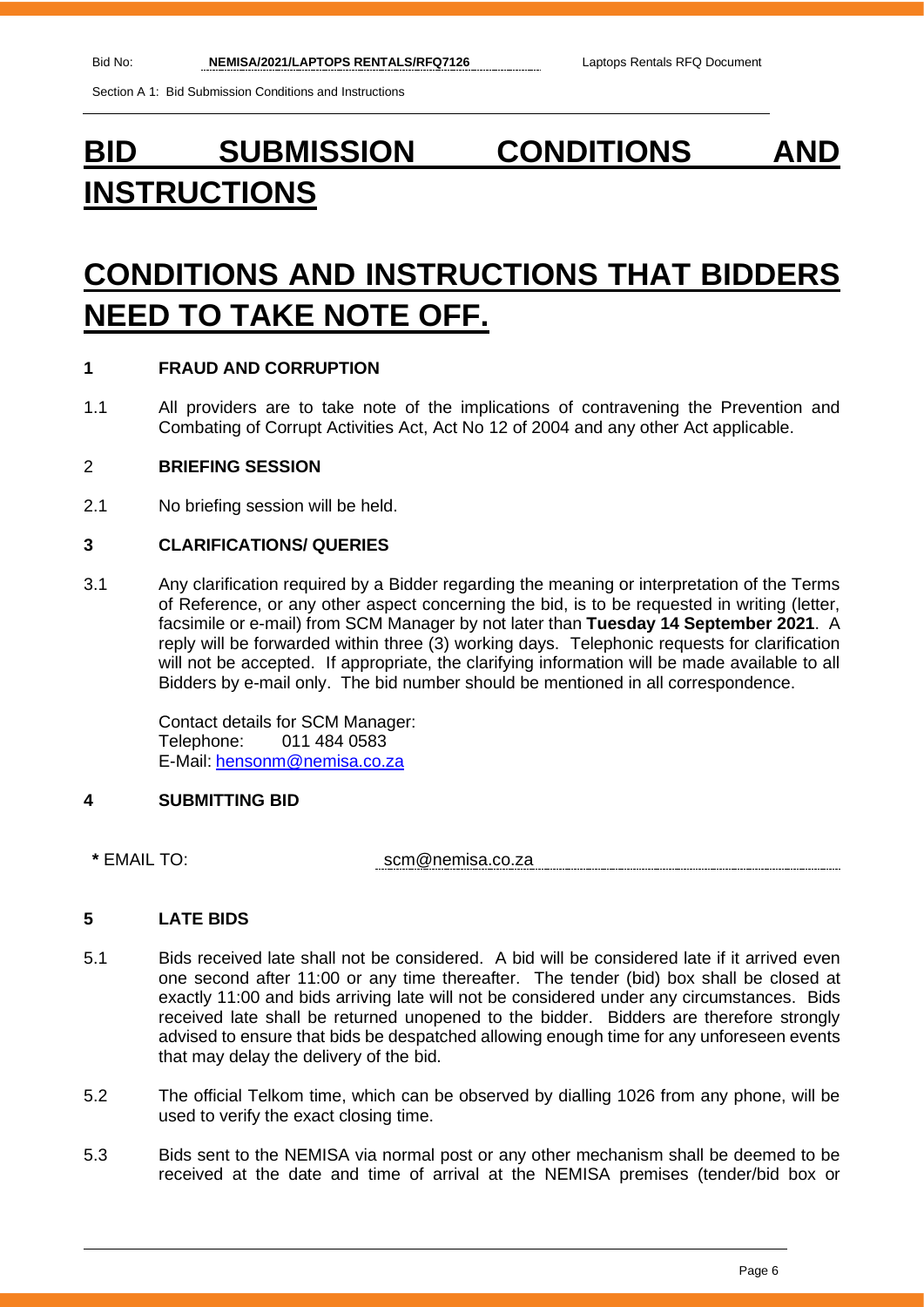reception). Bids received at the physical address after the closing date and time of the bid, shall therefore be deemed to be received late.

## **6 PAYMENTS**

- 6.1 NEMISA will pay the Contractor the fees set out in the final contract according to the table of deliverables. No additional amounts will be payable by the NEMISA to the Contractor.
- 6.1.1 The Contractor shall from time to time during the duration of the contract, invoice NEMISA for the services rendered.
- 6.1.2 The invoice must be accompanied by supporting source document(s) containing detailed information, as NEMISA may reasonably require, for the purposes of establishing the specific nature, extent and quality of the services which were undertaken by the Contractor.
- 6.1.3 No payment will be made to the Contractor unless an original tax invoice complying with section 20 of the VAT Act No 89 of 1991, as amended, has been submitted to NEMISA.
- 6.1.4 Payment shall be made by bank transfer into the Contractor's back account normally 30 days after receipt of an acceptable, original, valid tax invoice. Money will only be transferred into a South African bank account. (Banking details must be submitted as soon as the bid is awarded).
- 6.2 The Contractor shall be responsible for accounting to the appropriate authorities for its income tax, VAT or other moneys required to be paid in terms of the applicable law.

### **7 GENERAL CONDITIONS OF CONTRACT**

7.1 The General Conditions of Contract must be accepted. The GCC can be downloaded from the Treasury Website. Please refer to the link below:

[http://www.treasury.gov.za/divisions/ocpo/sc/GeneralConditions/General%20Conditions%](http://www.treasury.gov.za/divisions/ocpo/sc/GeneralConditions/General%20Conditions%20of%20Contract.pdf) [20of%20Contract.pdf](http://www.treasury.gov.za/divisions/ocpo/sc/GeneralConditions/General%20Conditions%20of%20Contract.pdf)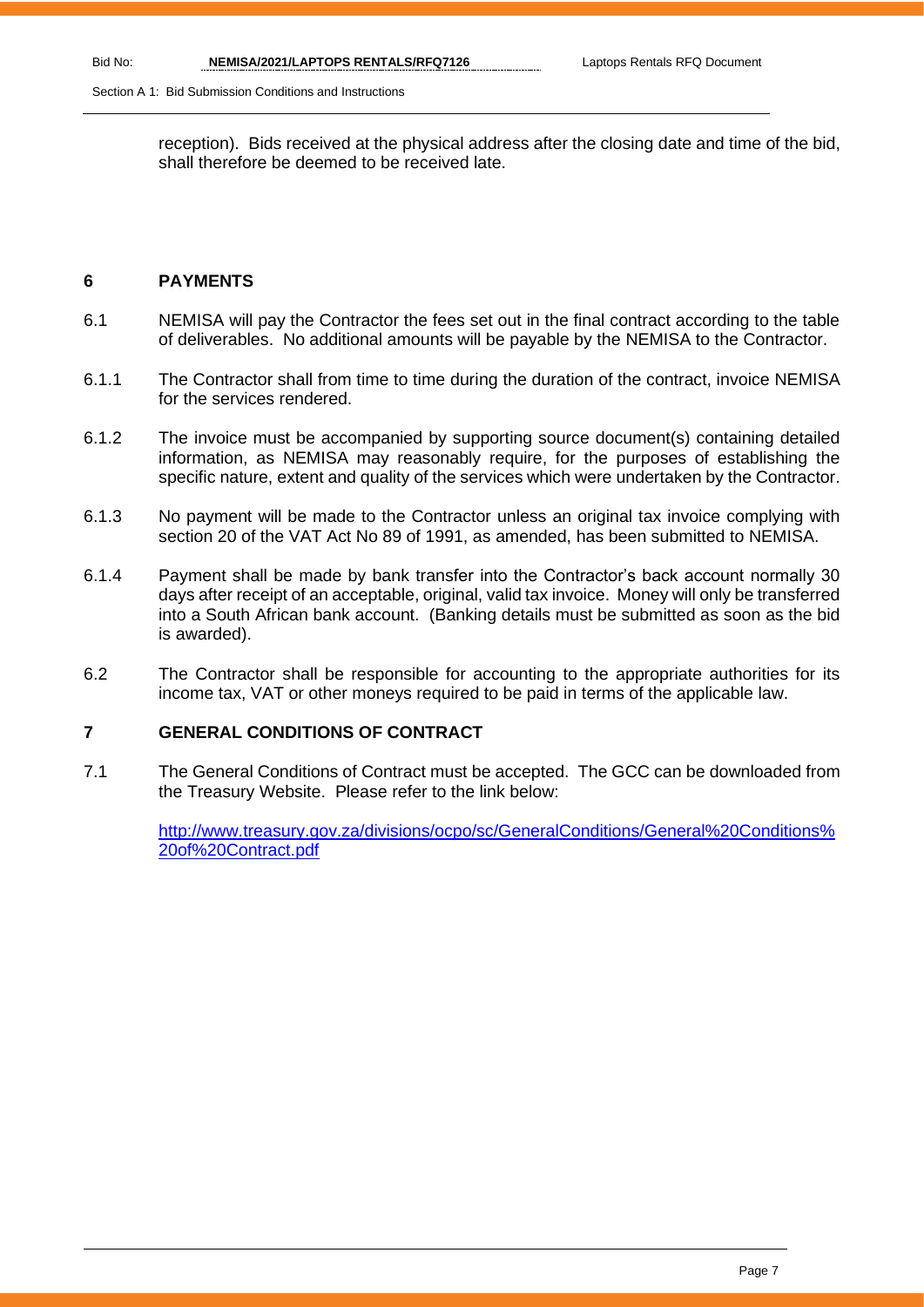# **TERMS OF**

## **REFERENCE**

## **RENTAL OF LAPTOPS FOR THE YARONA PROJECT ROLLOUT IN THREE PROVINCES (LIMPOPO, NORTH WEST, EASTERN CAPE)**

## **BACKGROUND**

The National Electronic Media Institute of South Africa was established as a non-profit institute for education in terms of the Companies Act (1973) and is listed as a schedule 3A public entity in terms of the Public Finance Management Act (1999).

NEMISA derives its mandate from the Department of Communications and Digital Technologies (DCDT) which was formed after the merger of the Department of Telecommunications and Postal Services (DTPS) and the Department of Communications.

## **PURPOSE**

NEMISA seeks to appoint a supplier for the rental of laptops for the rollout of the YaRona project in Free State, Limpopo, and Eastern Cape provinces. The lease agreement will be entered into for a period of 6 months starting on 20 September 2021.

## **SCOPE OF WORK**

The successful bidder will be expected to supply a total of **135** laptops with accessories and insurance for the project, which will be delivered at a specified location in each province. The appointed supplier will also be responsible for the collection of their laptops from the locations at the end of the project.

## **75 Laptops to be delivered in the Free State Province from 20 September 2021:**

- Nala Local Municipality- Wesselbron (15)
- Tswelopele Local Municipality- Bultfontein (15)
- Masilonyana Local Municipality- Theunissen (15)
- Tokologo Local Municipality- Dealesville (15)
- Matjhabeng Local Municipality is in Welkom (15)

## **30 Laptops to be delivered in the Eastern Cape from 1 October 2021:**

- OR Tambo Municipality Mthata (15)
- Sarah Baartman Local Municipality (15)

## **30 Laptops to be delivered in Limpopo from 1 October 2021:**

- Elias Motsoaledi Local Municipality Groblersdal (15)
- Collins Chabane Local Municipality Malamulele (15)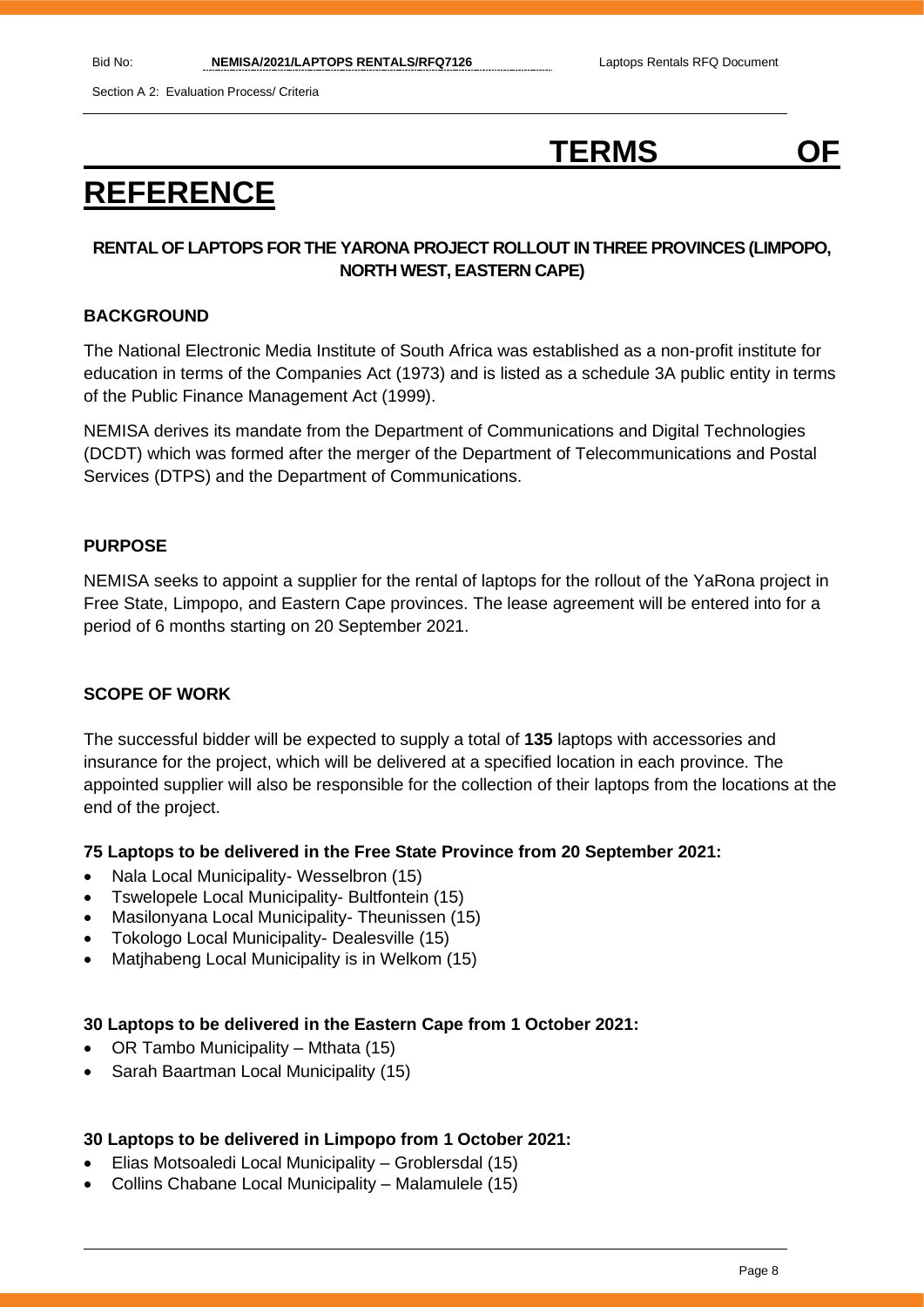## **DEVICE SPECIFICATIONS**

**Bidders must include the model of the laptop or brochure in the quote. (Please do NOT copy and paste the specs below in your quote)**

**Operating system:** Windows 10 Pro **Processor family:** 6th Gen Intel® Core™ i5 Processor

**Memory:** 8 GB RAM

**Optical drive:** Not required

**Internal Storage:** 250 GB PCIe® SSD

**Display:** 39.8 cm (15.6") diagonal FHD Display

**Graphics (integrated):** Intel® integrated Graphics

**Camera:** HD IR webcam

**Wireless: Integrated** Intel® Wi-Fi

**Battery type:** Long Life 3-cell, 56 Wh Li-ion

**Energy efficiency:** ENERGY STAR® certified **4G SIM card OR external POCKET router**

## **ADDITIONAL REQUIREMENTS**

## **Insurance and Tech Support**

- Notebook insurance against theft and damage (Insurance schedule to be included in the proposal indicating excess amounts stipulated in Rands)
- Transportation costs to the specified locations
- HDD Data Wipe
- Telephonic support during business hours
- Next business day hardware support/replacement

### **Accessories**

USB Mouse Notebook Bag Notebook Power Adapter Solid State Drive

The bidders will be required to send the specs of the laptops on offer to make comparison with our requirements i.e. model number or manufacturers brochure. The pricing schedule must include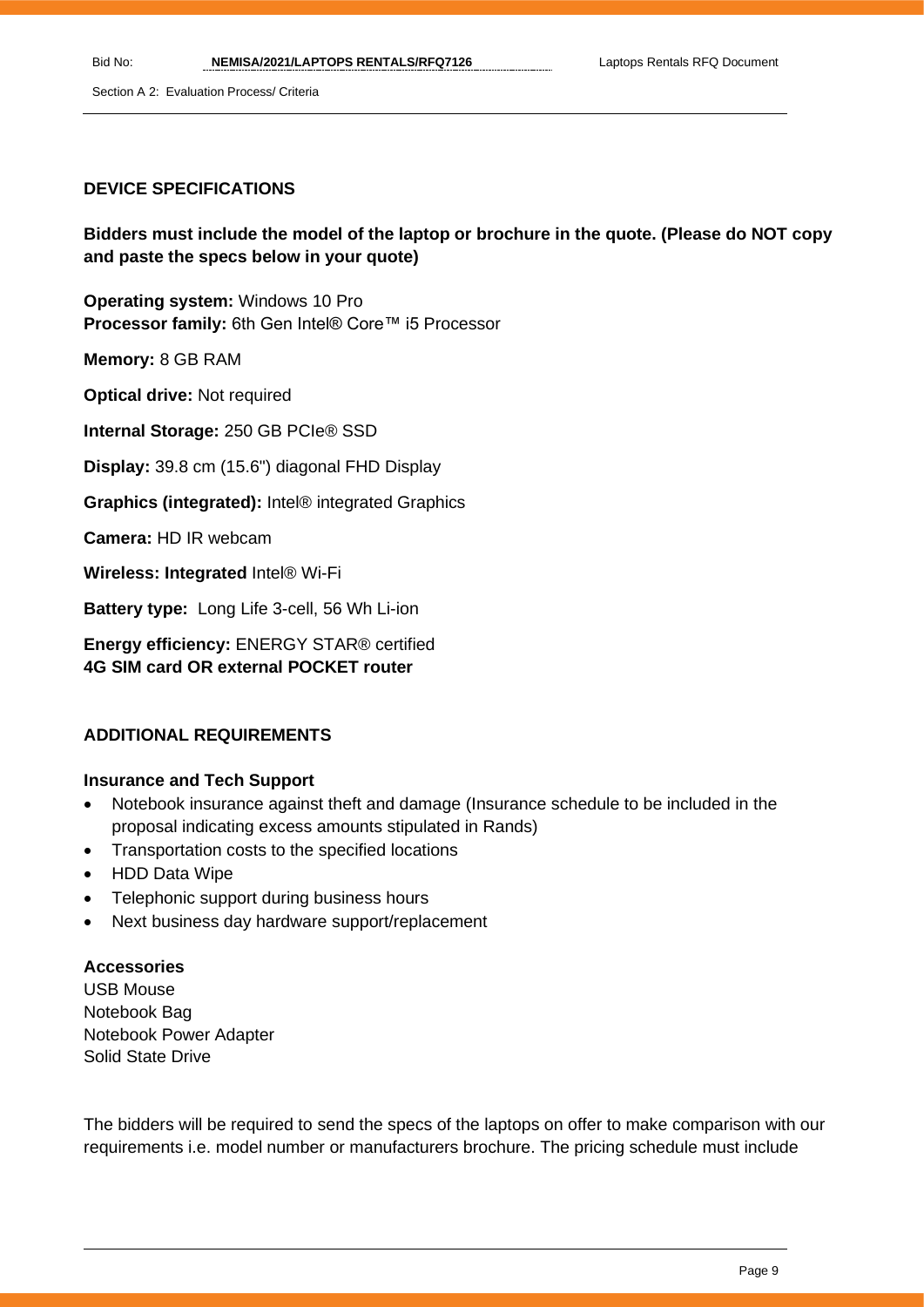laptops and accessories with rates, delivery costs to the provinces, and insurance cover for the duration of 6 months. The project rollout is expected to commence during September 2021. **ALL BIDDERS MUST TAKE NOTE OF THE EVALUATION PROCESS THAT WILL BE FOLLOWED**

## **1 EVALUATION PROCESS**

## **1.1 COMPLIANCE WITH MINIMUM REQUIREMENTS**

1.1.1 All bids duly lodged as specified in the Request for Bid will be examined to determine compliance with bid requirements and conditions. Bids with obvious deviations from the requirements/conditions will be eliminated from further consideration.

Failure to comply with or submit any one of the following items, will render a bid nonresponsive and will not be evaluated further.

| Reference | <b>Description</b>                                                                     |  | Compliant? |  |
|-----------|----------------------------------------------------------------------------------------|--|------------|--|
|           |                                                                                        |  | <b>NO</b>  |  |
| Part 1    | Signed Special Conditions of Bid and Contract                                          |  |            |  |
| Part 2    | <b>Tax Compliance Requirements</b>                                                     |  |            |  |
| Part 3    | Completed and signed Declaration of Interest                                           |  |            |  |
| Part 4    | Completed and signed Declaration of Bidder's past Supply Chain<br>Management practices |  |            |  |
| Part 5    | Completed and signed Certificate of Independent Bid Determination                      |  |            |  |
| Part 7    | Completed and signed Invitation to Bid                                                 |  |            |  |
| Part 8    | <b>Completed Pricing Schedule</b>                                                      |  |            |  |
| Part 9    | <b>Completed Specifications</b>                                                        |  |            |  |
| Part 10   | Proof of registration on the CSD                                                       |  |            |  |

## **1.2 COMPLIANCE WITH MINIMUM SPECIFICATION REQUIREMENTS**

All remaining bids will be assessed in terms of compliance with the minimum specification requirements.

Bids which do not comply with the minimum specification requirements will be eliminated from further consideration.

## **1.3 PRICE AND B-BBEE STATUS LEVEL POINTS**

- 1.3.1 All remaining bids will be evaluated as follows:
- 1.3.2 The 80/20 preference point system will be applied. Points for price and B-BBEE status level certificate will be awarded in accordance with the stipulations in the Preference Point Claim Form in terms of the Preferential Procurement Regulations, 2017.
- 1.3.3 If appropriate, implied contract price adjustments will be made to the cost proposals of all remaining bids.
- 1.3.4 The point scored for the B-BBEE status level certificate for each acceptable bid will now be added to the price point.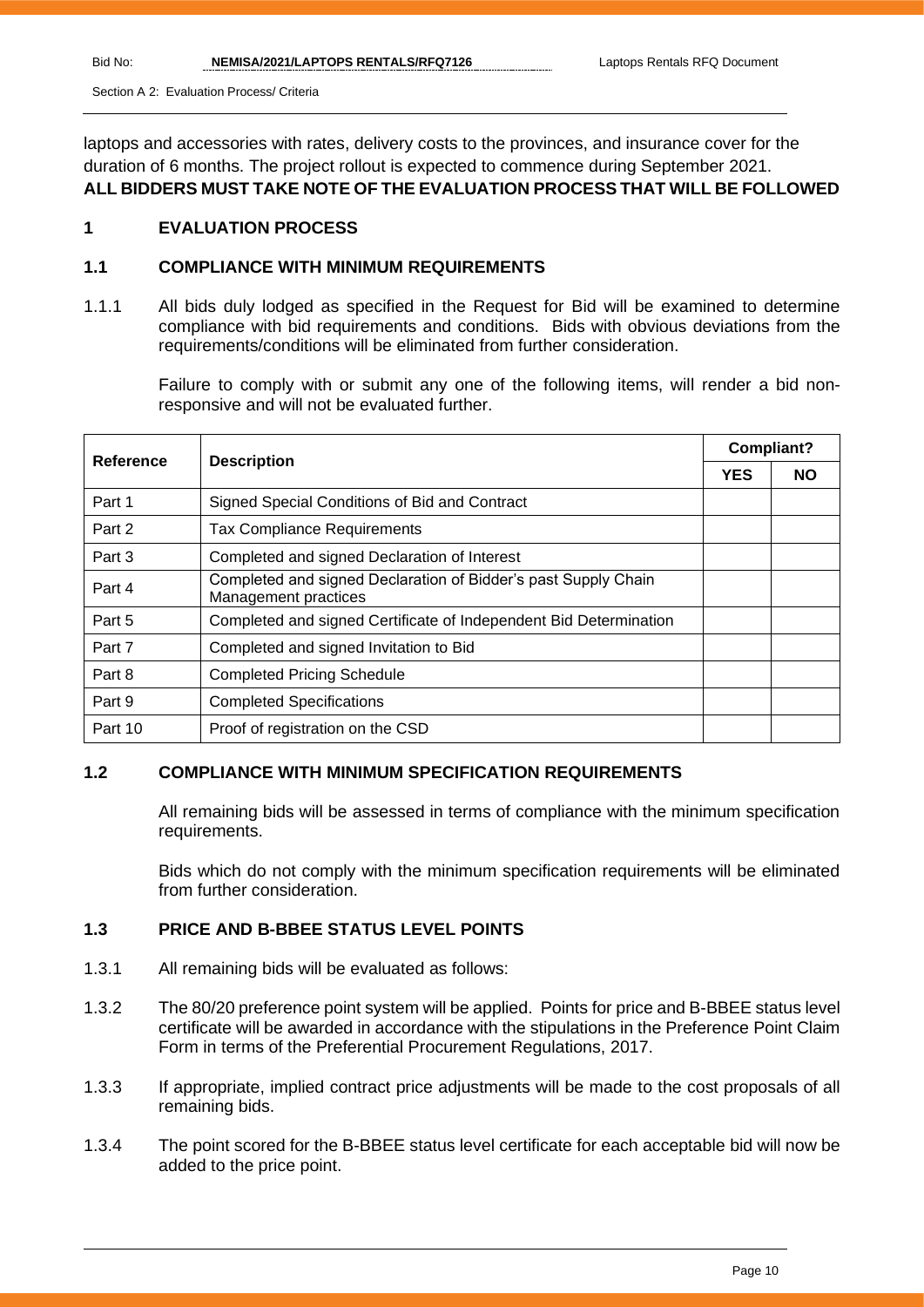1.3.5 The Evaluation Committee may recommend that the contract be awarded to the bidder obtaining the highest aggregate mark as determined by 1.3.4 or to a lower scoring bid on justifiable grounds.

## **1.4 ADJUDICATION OF BID**

1.4.1 The relevant award structure will consider the recommendations and make the final award. The successful bidder will usually be the service provider scoring the highest number of points or it may be a lower scoring bid on justifiable grounds or no award at all.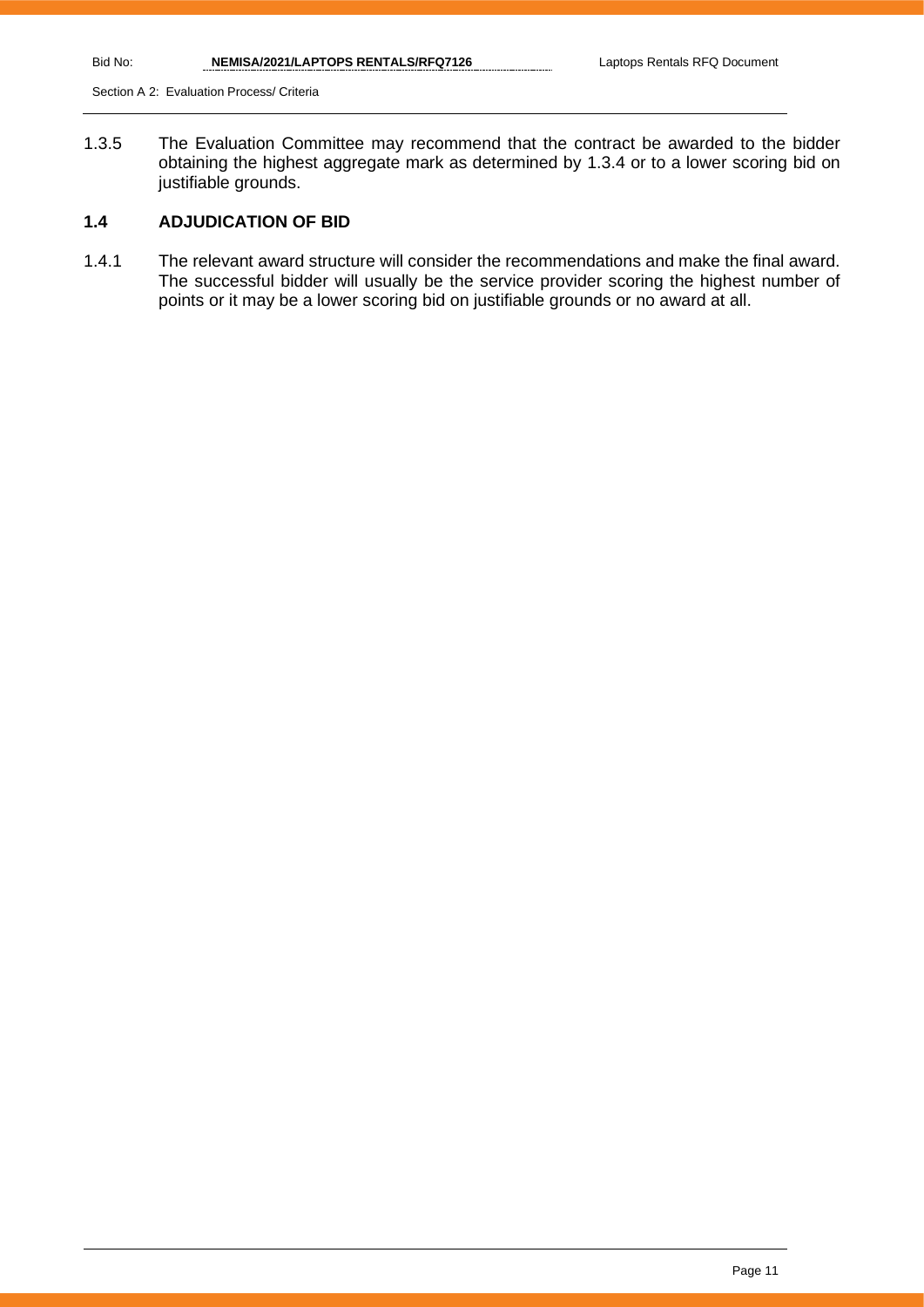Section A 3: Contract Form

### **CONTRACT FORM: RENDERING OF SERVICES**

THIS FORM MUST BE FILLED IN DUPLICATE BY BOTH THE SERVICE PROVIDER (PART 1) AND THE PURCHASER (PART 2). BOTH FORMS MUST BE SIGNED IN THE ORIGINAL SO THAT THE SERVICE PROVIDER AND THE PURCHASER WOULD BE IN POSSESSION OF ORIGINALLY SIGNED CONTRACTS FOR THEIR RESPECTIVE RECORDS.

#### **PART 1 (TO BE FILLED IN BY THE SERVICE PROVIDER)**

- 1. I/we hereby undertake to render services described in the attached bidding documents to NEMISA in accordance with the requirements and task directives/proposals specifications stipulated in Bid Number NEMISA/2021/LAPTOPS RENTALS/RFQ7126 at the price/s quoted. My/our offer/s remain binding upon me/us and open for acceptance by the Purchaser during the validity period indicated and calculated from the closing date of the bid.
- 2. The following documents shall be deemed to form and be read and construed as part of this agreement:
- 2.1 Bidding documents, viz
	- $\Box$  Invitation to bid
	- $\Box$  Tax clearance certificate
	- $\Box$  Pricing schedule(s)
	- Filled in terms of reference/task directive/proposal
	- Preference claims for Broad Based Black Economic Empowerment Status Level of Contribution in terms of the Preferential Procurement Regulations 2017;
	- $\Box$  Declaration of interest
	- D Declaration of bidder's past SCM practices
	- **C** Special Conditions of Contract
- 2.2 General Conditions of Contract
- 2.3 Other (specify)
- 3. I/we confirm that I/we have satisfied myself as to the correctness and validity of my/our bid; that the price(s) and rate(s) quoted cover all the services specified in the bidding documents; that the price(s) and rate(s) cover all my obligations and I accept that any mistakes regarding price(s) and rate(s) and calculations will be at my own risk.
- 4. I/we accept full responsibility for the proper execution and fulfilment of all obligations and conditions devolving on me/us under this agreement as the principal liable for the due fulfilment of this contract.
- 5. I/we declare that I/we have no participation in any collusive practices with any bidder or any other person regarding this or any other bid.
- 6. I confirm that I am duly authorised to sign this contract.

| NAME (PRINT)     | <b>WITNESSES</b> |  |
|------------------|------------------|--|
| <b>CAPACITY</b>  |                  |  |
| <b>SIGNATURE</b> |                  |  |
| NAME OF FIRM     | DATE:            |  |
| <b>DATE</b>      |                  |  |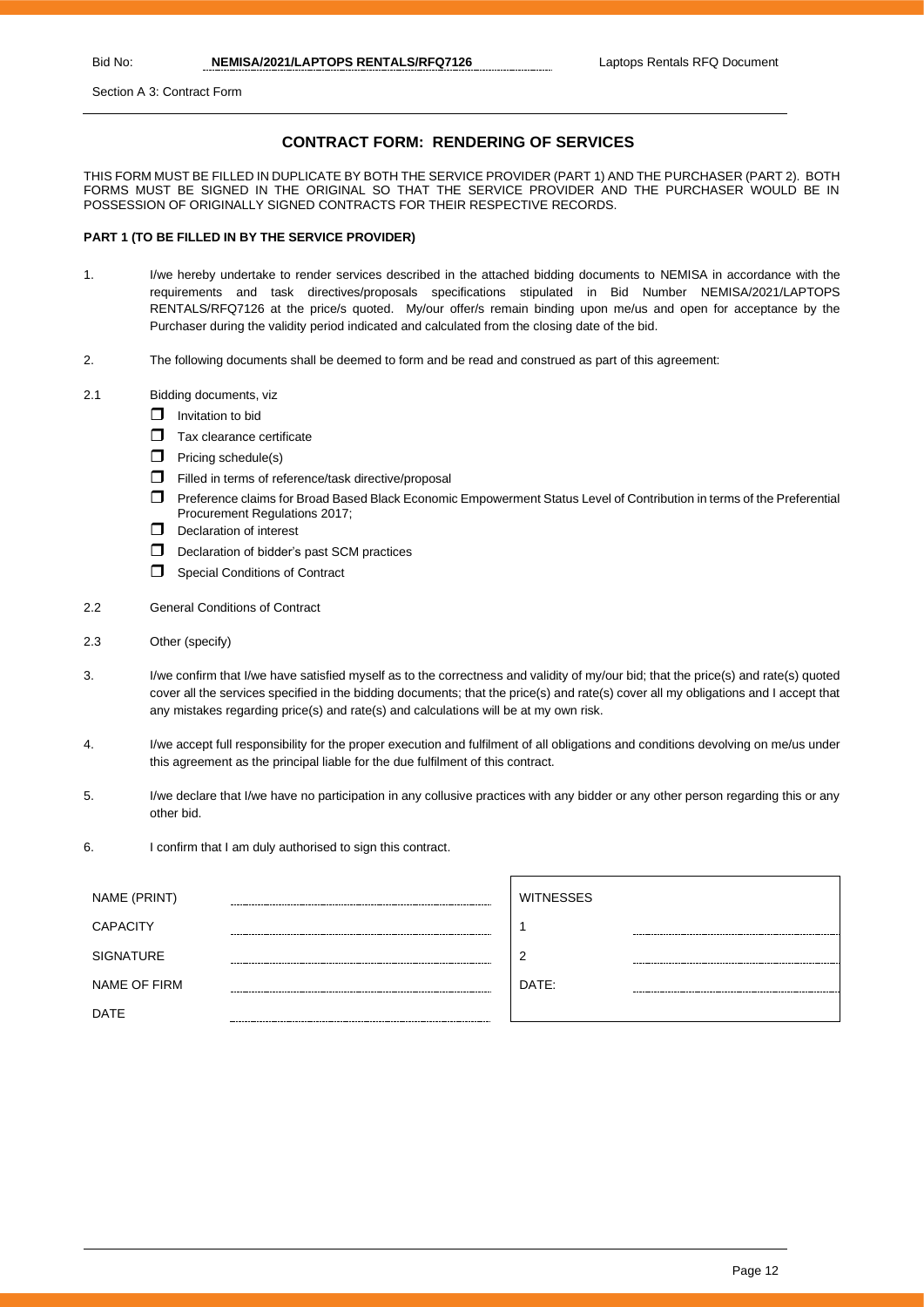Section A 3: Contract Form

### **CONTRACT FORM: RENDERING OF SERVICES**

### **PART 2 (TO BE FILLED IN BY THE PURCHASER)**

- 1. I ……………………………………………………..……………… in my capacity as …………………………………………….. accept your bid under reference number ……………………………………………. dated ……………………………………. for the rendering of services indicated hereunder and/or further specified in the annexures.
- 1. An official order indicating service delivery instructions is forthcoming.
- 2. I undertake to make payment for the services rendered in accordance with the terms and conditions of the contract within 30 (thirty) days after receipt of an invoice.

| <b>DESCRIPTION OF SERVICE</b> | <b>PRICE (VAT INCL)</b> | <b>COMPLETION DATE</b> | <b>B-BBEE</b><br><b>LEVEL</b> | <b>STATUS</b><br><b>OF</b> |
|-------------------------------|-------------------------|------------------------|-------------------------------|----------------------------|
|                               |                         |                        | <b>CONTRIBUTION</b>           |                            |
|                               |                         |                        |                               |                            |
|                               |                         |                        |                               |                            |
|                               |                         |                        |                               |                            |
|                               |                         |                        |                               |                            |
|                               |                         |                        |                               |                            |
|                               |                         |                        |                               |                            |

3. I confirm that I am duly authorised to sign this contract.

| SIGNED AT        | ON |                  |  |
|------------------|----|------------------|--|
|                  |    |                  |  |
| NAME (PRINT)     |    |                  |  |
|                  |    |                  |  |
| <b>SIGNATURE</b> |    |                  |  |
|                  |    |                  |  |
| OFFICIAL STAMP   |    | <b>WITNESSES</b> |  |
|                  |    | ٩                |  |
|                  |    | $\overline{2}$   |  |
|                  |    | DATE:            |  |
|                  |    |                  |  |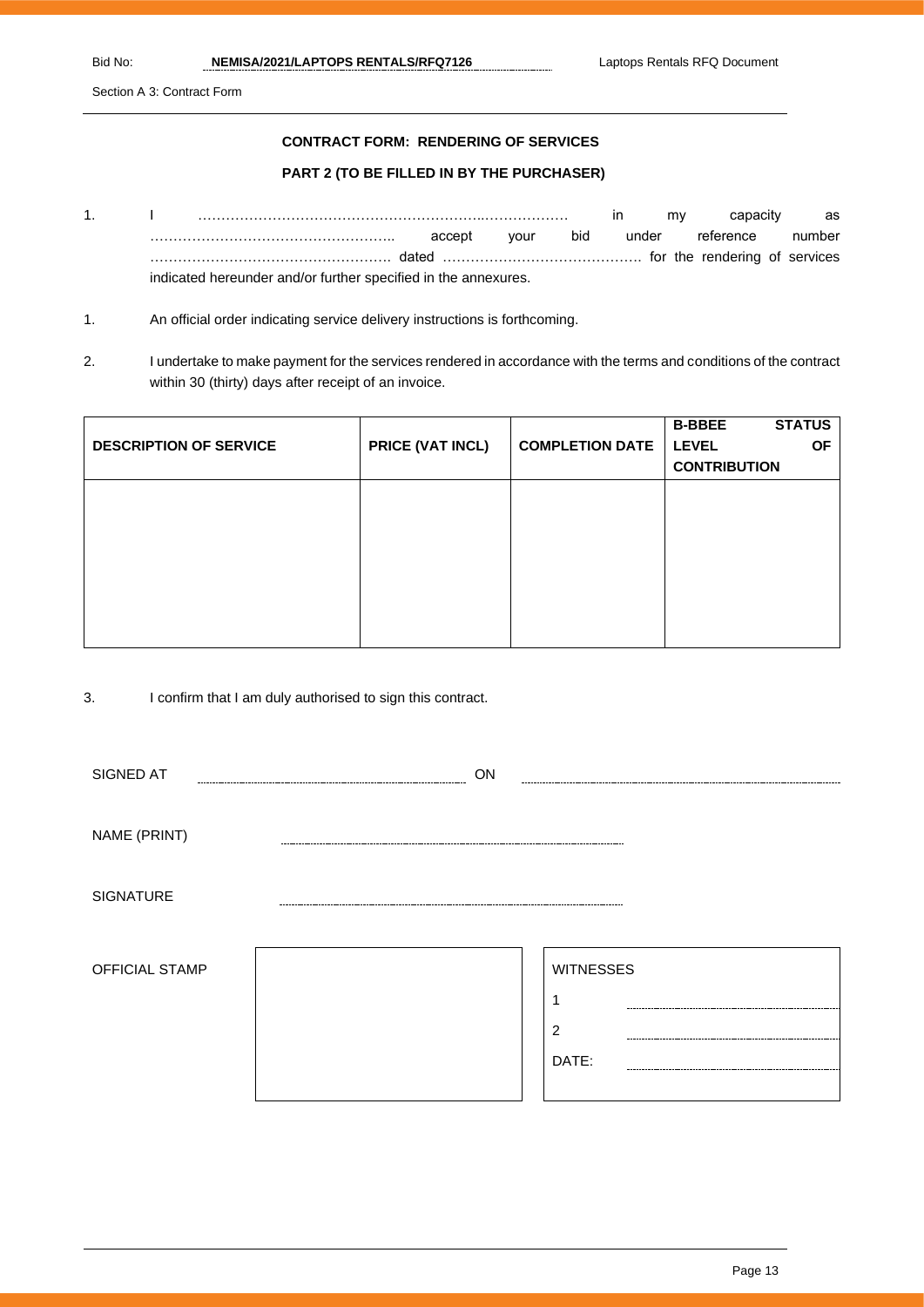## **SECTION B**

## **This section must be completed and**

## **returned or supplied with bids as**

## **prescribed.**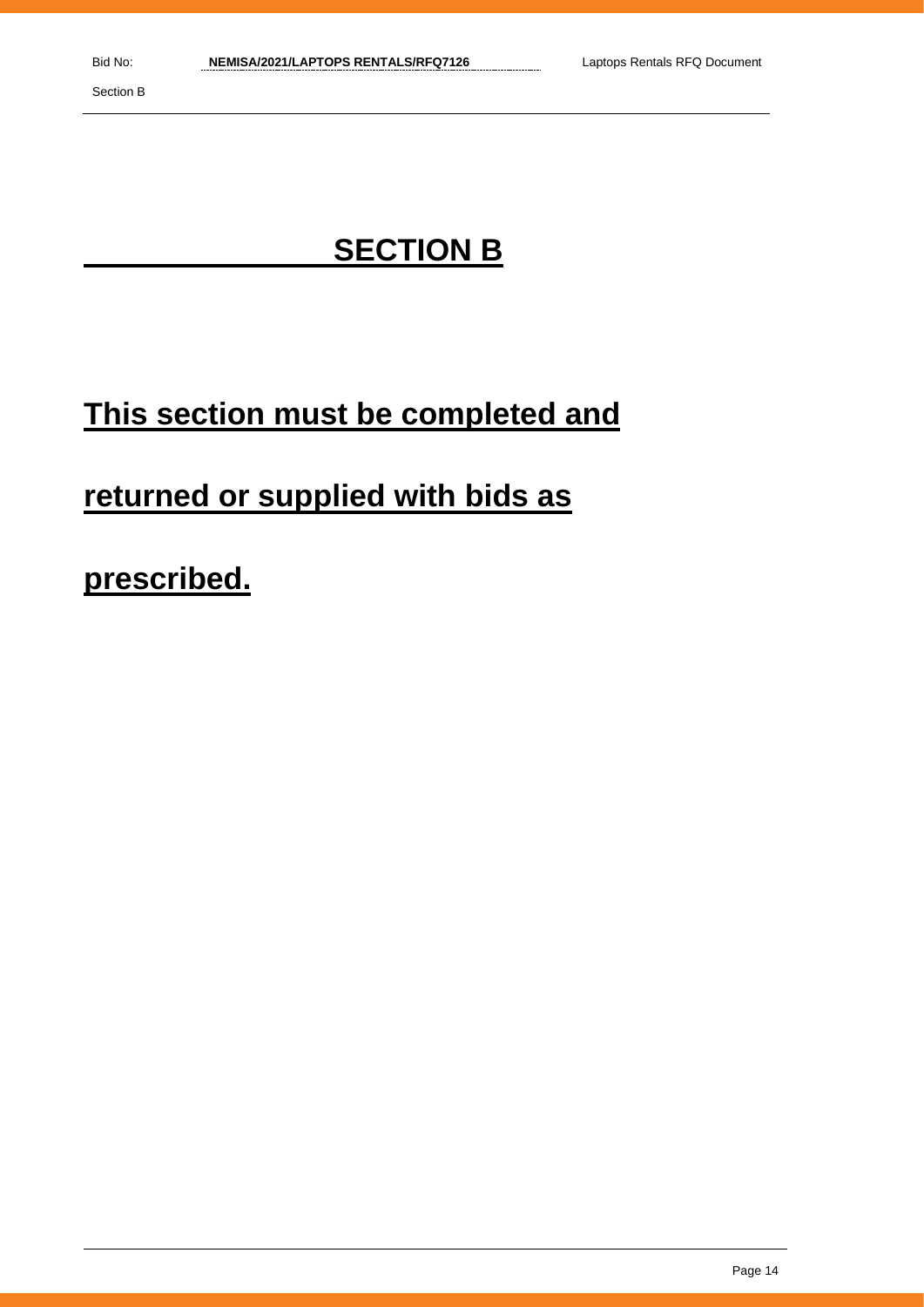Section B 1: Special Conditions of Bid and Contract

## **SPECIAL CONDITIONS OF BID AND CONTRACT Return as Part 1**

|     | <b>SPECIAL CONDITIONS</b>                                                                                                                                                                                                                                                                                                                                                               |
|-----|-----------------------------------------------------------------------------------------------------------------------------------------------------------------------------------------------------------------------------------------------------------------------------------------------------------------------------------------------------------------------------------------|
|     |                                                                                                                                                                                                                                                                                                                                                                                         |
| 1   | <b>GENERAL</b>                                                                                                                                                                                                                                                                                                                                                                          |
| 1.1 | The Bidder must clearly state if a deviation from these special conditions are offered and the reason therefor. If an<br>explanatory note is provided, the paragraph reference must be indicated in a supporting appendix to the application<br>submission.                                                                                                                             |
| 1.2 | Should Bidders fail to indicate agreement/compliance or otherwise, the NEMISA will assume that the Bidder is in<br>compliance or agreement with the statement(s) as specified in this bid.                                                                                                                                                                                              |
| 1.3 | Bids not completed in this manner may be considered incomplete and rejected.                                                                                                                                                                                                                                                                                                            |
| 1.4 | NEMISA shall not be liable for any expense incurred by the Bidder in the preparation and submission of a bid.                                                                                                                                                                                                                                                                           |
| 2   | <b>CANCELLATION OF PROCUREMENT PROCESS</b>                                                                                                                                                                                                                                                                                                                                              |
| 2.1 | This procurement process can be postponed or cancelled at any stage at the sole discretion of NEMISA provided that<br>such cancellation or postponement takes place prior to entering into a contract with a specific service provider to which<br>the bid relates.                                                                                                                     |
| 3   | BID SUBMISSION CONDITIONS, INSTRUCTION AND EVALUATION PROCESS/CRITERIA                                                                                                                                                                                                                                                                                                                  |
| 3.1 | The Bid submission conditions and instructions as well as the evaluation process/criteria have been noted.                                                                                                                                                                                                                                                                              |
| 4   | <b>NEGOTIATION AND CONTRACTING</b>                                                                                                                                                                                                                                                                                                                                                      |
| 4.1 | NEMISA have the right to enter into negotiation with one or more Bidders regarding any terms and conditions, including<br>price(s), of a proposed contract.                                                                                                                                                                                                                             |
| 4.2 | Under no circumstances will negotiation with any Bidders, including preferred Bidders, constitute an award <sup>1</sup> or promise/<br>undertaking to award the contract.                                                                                                                                                                                                               |
| 4.3 | NEMISA shall not be obliged to accept the lowest or any bid, offer or proposal.                                                                                                                                                                                                                                                                                                         |
| 4.4 | A contract will only be deemed to be concluded when reduced to writing in a formal contract and Service Level<br>Agreement (if applicable) signed by the designated responsible person of both parties. The designated responsible<br>person of NEMISA is the CEO.                                                                                                                      |
| 4.5 | NEMISA also reserves the right to enter into one contract with a Bidder for all required goods or into more than one<br>contract with different Bidders for different goods.                                                                                                                                                                                                            |
| 5   | <b>ACCESS TO INFORMATION</b>                                                                                                                                                                                                                                                                                                                                                            |
| 5.1 | All bidders will be informed of the status of their bid once the procurement process has been completed.                                                                                                                                                                                                                                                                                |
| 5.2 | Requests for information regarding the bid process will be dealt with in line with the NEMISA SCM Policy and relevant<br>legislation.                                                                                                                                                                                                                                                   |
| 6   | <b>REASONS FOR REJECTION</b>                                                                                                                                                                                                                                                                                                                                                            |
|     |                                                                                                                                                                                                                                                                                                                                                                                         |
| 6.1 | NEMISA shall reject a proposal for the award of a contract if the recommended Bidder has committed a proven corrupt<br>or fraudulent act in competing for the particular contract.                                                                                                                                                                                                      |
| 6.2 | The NEMISA may disregard the bid of any bidder if that bidder, or any of its directors:<br>Have abused the SCM system of the NEMISA.<br>0.<br>Have committed proven fraud or any other improper conduct in relation to such system.<br>□<br>Have failed to perform on any previous contract and the proof exists.<br>0.<br>Such actions shall be communicated to the National Treasury. |
| 7   | <b>GENERAL CONDITIONS OF CONTRACT</b>                                                                                                                                                                                                                                                                                                                                                   |
| 7.1 | The General Conditions of Contract must be accepted.                                                                                                                                                                                                                                                                                                                                    |
|     |                                                                                                                                                                                                                                                                                                                                                                                         |

<sup>1</sup> See GLOSSARY.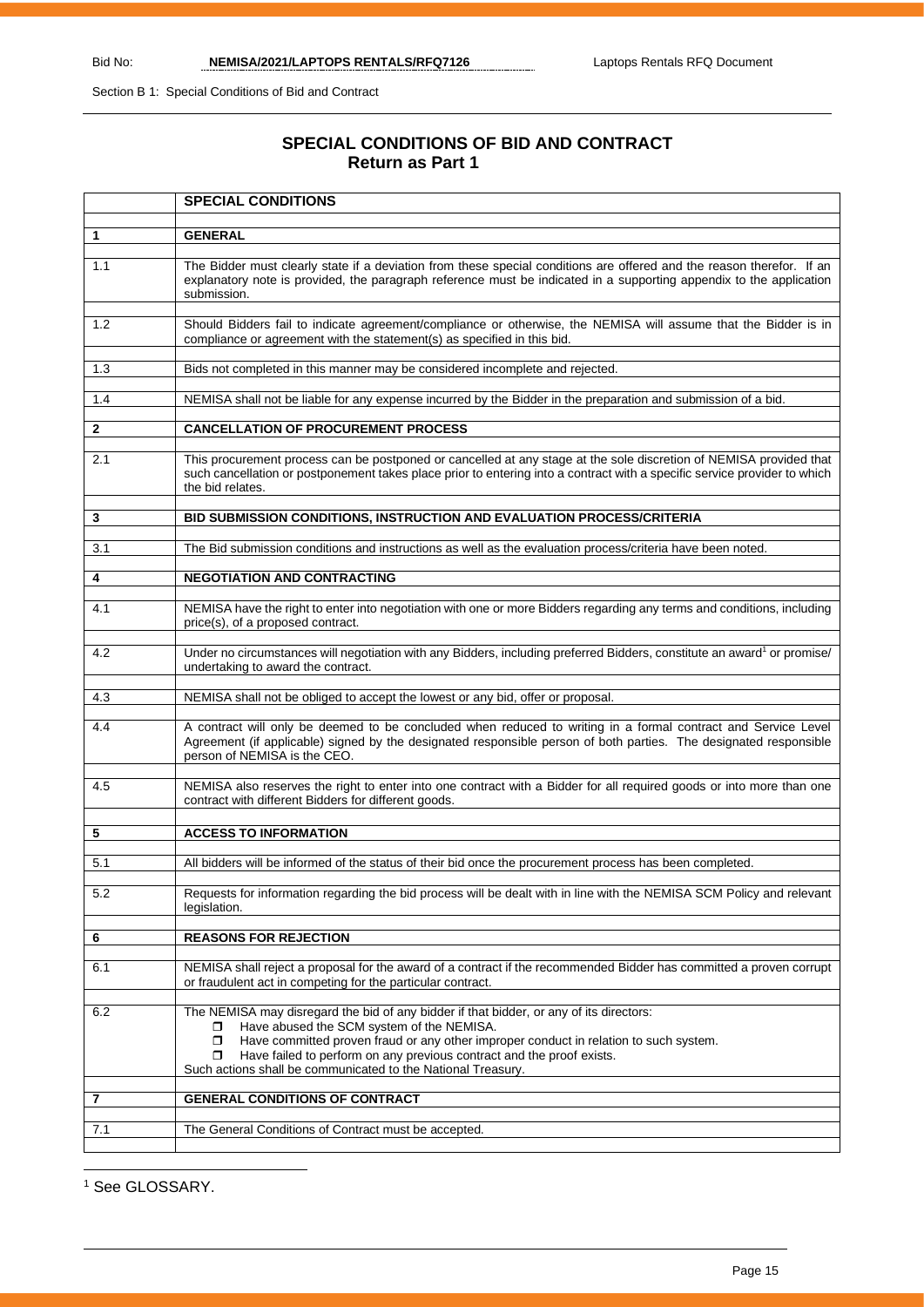Section B 1: Special Conditions of Bid and Contract

| 8      | <b>ADDITIONAL INFORMATION REQUIREMENTS</b>                                                                                                                                                                                                                                                                                       |
|--------|----------------------------------------------------------------------------------------------------------------------------------------------------------------------------------------------------------------------------------------------------------------------------------------------------------------------------------|
| 8.1    | During evaluation of the bids, additional information may be requested in writing from Bidders. Replies to such request<br>must be submitted, within 5 (five) working days or as otherwise indicated. Failure to comply, may lead to your bid being<br>disregarded.                                                              |
| 8.2    | No additional information will be accepted from any individual Bidder without such information having been requested                                                                                                                                                                                                             |
| 9      | <b>CONFIDENTIALITY</b>                                                                                                                                                                                                                                                                                                           |
| 9.1    | The bid and all information in connection therewith shall be held in strict confidence by Bidders and usage of such<br>information shall be limited to the preparation of the bid. Bidders shall undertake to limit the number of copies of this<br>document.                                                                    |
| 10     | INTELLECTUAL PROPERTY, INVENTIONS AND COPYRIGHT                                                                                                                                                                                                                                                                                  |
| 10.1   | Copyright of all documentation relating to this contract belongs to the client. The successful Bidder may not disclose<br>any information, documentation or products to other clients without the written approval of the accounting authority or<br>the delegate.                                                               |
| 10.2   | This paragraph shall survive termination of this contract.                                                                                                                                                                                                                                                                       |
| 11     | <b>NON-COMPLIANCE WITH DELIVERY TERMS</b>                                                                                                                                                                                                                                                                                        |
| 11.1   | As soon as it becomes known to the contractor that he/ she will not be able to deliver the goods within the delivery<br>period and/or against the quoted price and/or as specified, NEMISA must be given immediate written notice to this<br>effect. NEMISA reserves the right to implement remedies as provided for in the GCC. |
| 12     | <b>WARRANTS</b>                                                                                                                                                                                                                                                                                                                  |
| 12.1   | The Contractor warrants that it is able to conclude this Agreement to the satisfaction of NEMISA.                                                                                                                                                                                                                                |
| 13     | PARTIES NOT AFFECTED BY WAIVER OR BREACHES                                                                                                                                                                                                                                                                                       |
| 13.1   | The waiver (whether express or implied) by any Party of any breach of the terms or conditions of this contract by the<br>other Party shall not prejudice any remedy of the waiving party in respect of any continuing or other breach of the terms<br>and conditions hereof.                                                     |
| 13.2   | No favour, delay, relaxation or indulgence on the part of any Party in exercising any power or right conferred on such<br>Party in terms of this contract shall operate as a waiver of such power or right nor shall any single or partial exercise of<br>any such power or right under this agreement.                          |
| 14     | <b>CENTRAL SUPPLIER DATABASE</b>                                                                                                                                                                                                                                                                                                 |
| 14.1   | It is a requirement that all suppliers/ services providers to NEMISA shall be registered on the National Treasury Central<br>Supplier Database (CSD).                                                                                                                                                                            |
| 14.2   | Bidders are therefore required to register as a supplier on the CSD before submitting a bid.                                                                                                                                                                                                                                     |
|        | The CSD website can be accessed on the following link: http://ocpo.treasury.gov.za/Pages/default.aspx                                                                                                                                                                                                                            |
| 14.3   | Bidders are therefore required to submit proof of their registration on the CSD, or if not yet registered, provide proof of<br>their application to be registered, with their bid.                                                                                                                                               |
| 14.4   | No bid will be awarded and a contract concluded with a bidder who is not registered on the CSD.                                                                                                                                                                                                                                  |
| 15     | <b>FORMAT OF BIDS</b>                                                                                                                                                                                                                                                                                                            |
| 15.1   | Bidders must complete all the necessary bid documents and undertakings required in this bid document. Bidders are<br>advised that their proposal should be concise, written in plain English and simply presented.                                                                                                               |
| 15.2   | Bidders are to set out their proposal in the format prescribed hereunder. This means that the proposal must be<br>structured in the parts noted below. Information not submitted in the relevant part, may not be considered for evaluation<br>purposes.                                                                         |
| 15.3   | Part 1: Special Conditions of Bid and Contract                                                                                                                                                                                                                                                                                   |
| 15.3.1 | Bidders must initial each page and sign the last page and return the Special Conditions of bid and Contract (Section B-<br>1).                                                                                                                                                                                                   |
|        | Bids submitted without a completed Special Conditions of Bid form will be deemed to be non-responsive.                                                                                                                                                                                                                           |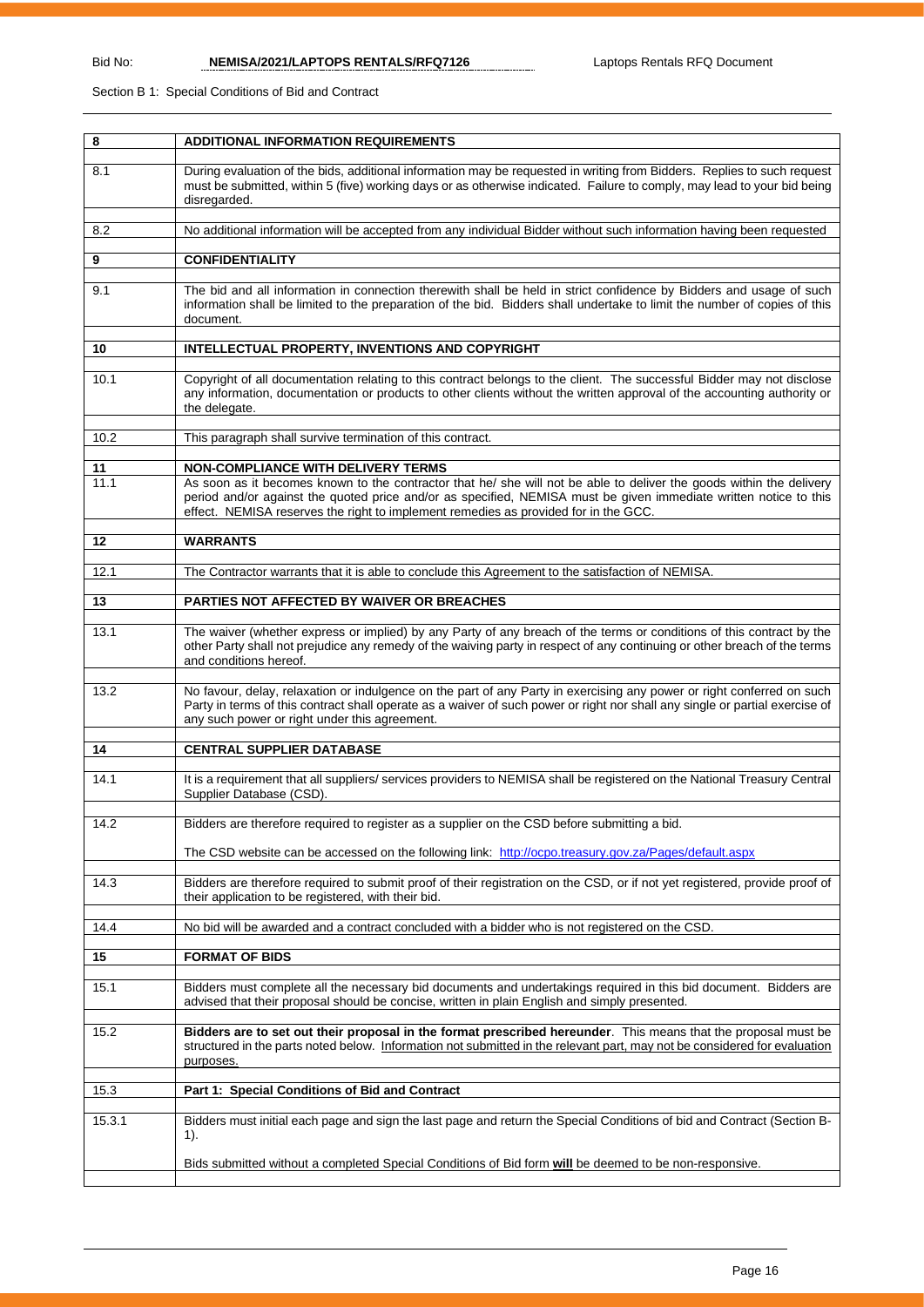### Section B 1: Special Conditions of Bid and Contract

| 15.4    | Part 2: SARS Tax Clearance Requirement(s)                                                                                                                                                                       |
|---------|-----------------------------------------------------------------------------------------------------------------------------------------------------------------------------------------------------------------|
| 15.4.1  | Bidders must ensure compliance with their tax obligations.                                                                                                                                                      |
|         | Bidders are required to submit their unique personal identification number (PIN) issued by SARS to enable the organ<br>of state to view the taxpayer's profile and tax status.                                  |
|         | Application for tax compliance status (TCS) or PIN may also be made via e-filing. In order to use this provision,<br>taxpayers will need to register with SARS as e-filers through the website www.sars.gov.za. |
|         | Bidders may also submit a printed TCS together with the bid.                                                                                                                                                    |
|         | In bids where consortia/ joint ventures/ sub-contractors are involved, each party must submit a separate proof of TCS/<br>PIN/ CSD number.                                                                      |
|         | Where no TCS is available, but the bidder is registered on the Central Supplier Database (CSD), a CSD number must<br>be provided.                                                                               |
|         | Bids submitted without any one of the above particulars, will be deemed to be non-responsive.                                                                                                                   |
| 15.5    | Part 3: Declaration of Interest                                                                                                                                                                                 |
| 15.5.1  | Each party to the bid must complete and return the "Declaration of Interest" (Section B-2).                                                                                                                     |
|         | Bids submitted without a complete and signed Declaration of Interest will be deemed to be non-responsive.                                                                                                       |
| 15.6    | Part 4: Declaration of Bidder's past Supply Chain Management practices                                                                                                                                          |
|         |                                                                                                                                                                                                                 |
| 15.6.1  | Each party to the bid must complete and return the "Declaration of bidder's past Supply Chain Management practices"<br>(Section B-3).                                                                           |
|         | Bids submitted without a completed and signed Declaration of bidder's past Supply Chain Management practices will<br>be deemed non-responsive.                                                                  |
| 15.7    | Part 5: Certificate of Independent Bid Determination                                                                                                                                                            |
| 15.7.1  | Each party to the bid must complete and sign the Certificate (Section B-4).                                                                                                                                     |
|         | Bids submitted without a completed and signed Certificate of Independent Bid Determination will be deemed non-<br>responsive.                                                                                   |
| 15.8    | Part 6: Preference Points Claim Form in terms of the Preferential Procurement Regulations 2017                                                                                                                  |
|         |                                                                                                                                                                                                                 |
| 15.8.1  | Bidders must complete, sign and return the full "Preference Points Claim Form" (Section B-5) document.                                                                                                          |
|         | In addition, a valid BEE certificate must be submitted.                                                                                                                                                         |
|         | Quotes submitted without a completed and signed Preference Points Claim Form and a valid BEE certificate will be<br>awarded zero points for preference.                                                         |
| 15.9    | Part 7: Invitation to Bid                                                                                                                                                                                       |
| 15.9.1  | Bidders must complete, sign and return the full "Invitation to Bid" (Section B-6) document.                                                                                                                     |
|         | Bids submitted without a completed and signed Invitation to Bid will be deemed to be non-responsive.                                                                                                            |
| 15.10   | Part 8: Pricing Schedule                                                                                                                                                                                        |
| 15.10.1 | Any budget amount that may be indicated in this document shall be deemed to be a guide only and Bidders are expected<br>to submit a costing that is fair and reasonable.                                        |
| 15.10.2 | All costs related to this bid are to be allowed for in the pricing schedule and in the formats prescribed and must be<br>returned as part of the submission (Section B-7).                                      |
|         | Bids submitted without a price or with an incomplete price, will be deemed to be non-responsive.                                                                                                                |
|         |                                                                                                                                                                                                                 |
|         | VAT: Value Added Tax must be included and shown separately.<br>◘                                                                                                                                                |
| 15.11   | Part 9: Specifications                                                                                                                                                                                          |
| 15.11.1 | Bidders must complete, sign and return the full "Specifications" (Section B-8) document.                                                                                                                        |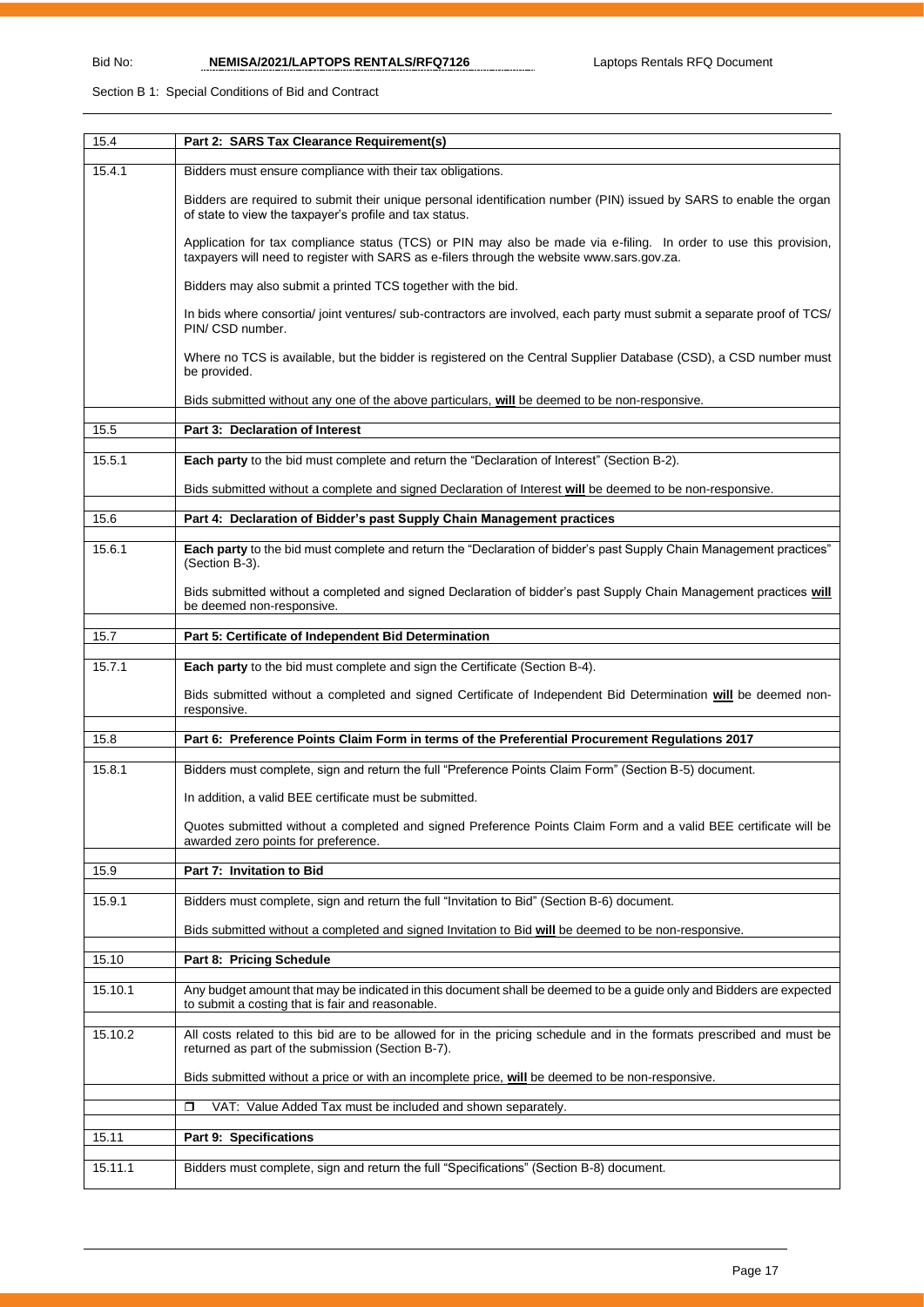Bid No: **NEMISA/2021/LAPTOPS RENTALS/RFQ7126** Laptops Rentals RFQ Document

Section B 1: Special Conditions of Bid and Contract

|         | Bids submitted without a fully completed and signed Specifications will be deemed to be non-responsive.                                              |
|---------|------------------------------------------------------------------------------------------------------------------------------------------------------|
|         |                                                                                                                                                      |
| 15.12   | Part 10: Registration on the CSD                                                                                                                     |
|         |                                                                                                                                                      |
| 15.12.1 | In this part, bidders must submit proof of their registration, or proof that they have applied for registration on the Central<br>Supplier Database. |
|         | Bids submitted without the required proof, will be deemed to be non-responsive.                                                                      |

I/we herewith accept all the above-mentioned special conditions of the bid. If I/we do consider a deviation therefrom, I have noted those as per the instruction in paragraph 1 (General) above.

Name of Bidder:

Signature of Bidder:

Date: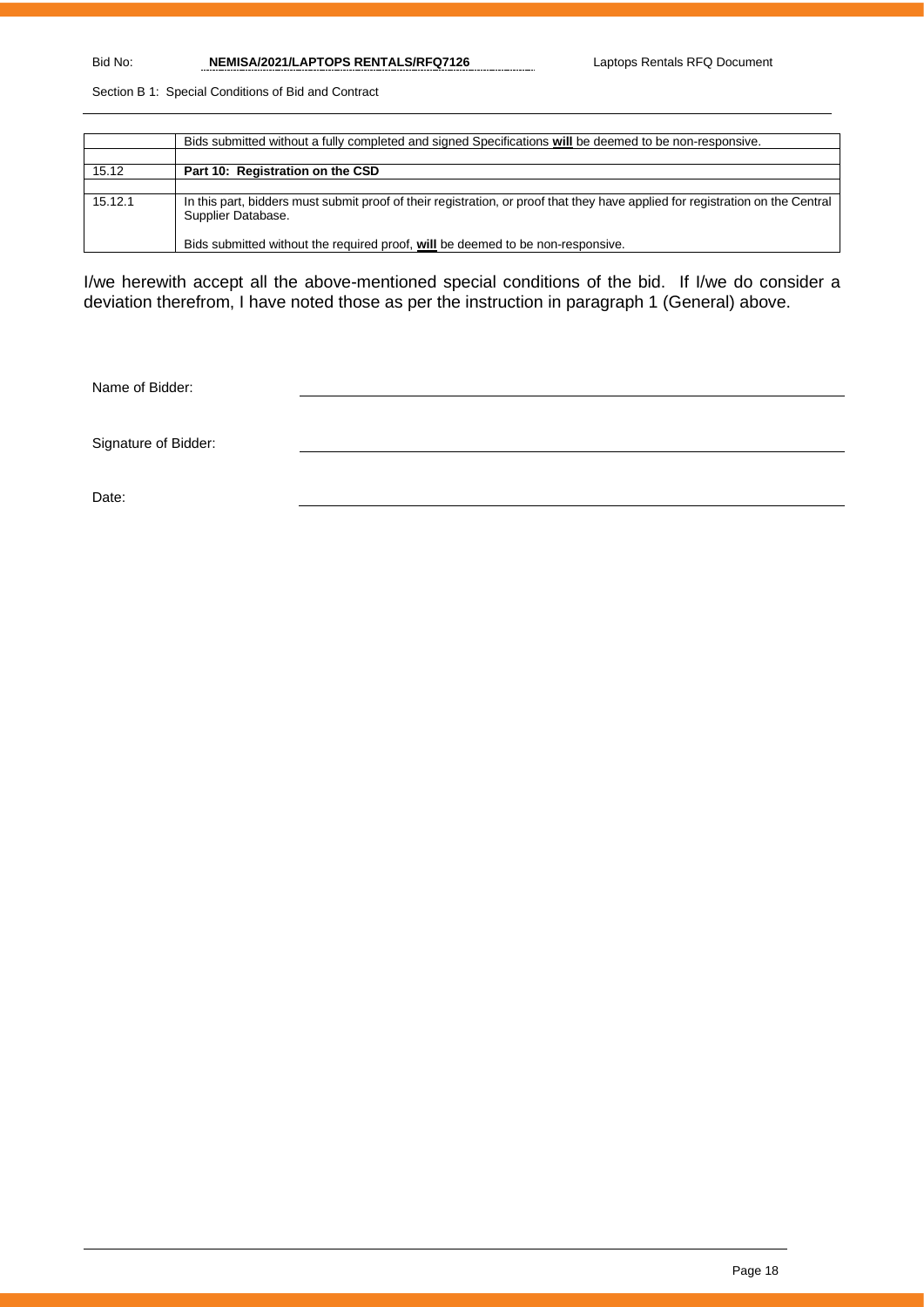Section B 2: Declaration of Interest

#### **DECLARATION OF INTEREST**

#### **Return as Part 3**

- 1. Any legal person, including persons employed by the State<sup>2</sup>, or persons having a kinship with persons employed by the State, including a blood relationship, may make an offer or offers in terms of this invitation to bid (includes a price bid, advertised competitive bid, limited bid or proposal). In view of possible allegations of favouritism, should the resulting bid, or part thereof, be awarded to persons employed by the State, or to persons connected with or related to them, it is required that the bidder or his/her authorised representative declare his/her position in relation to the evaluating/ adjudicating authority where –
- 1.1. The bidder is employed by the State; and/or
- 1.2. The bidder is a Management Board member of NEMISA and/or
- 1.3. The legal person on whose behalf the bidding document is signed, has a relationship with persons/a person who are/is involved in the evaluation and or adjudication of the bid(s), or where it is known that such a relationship exists between the person or persons for or on whose behalf the declarant acts and persons who are involved with the evaluation and or adjudication of the bid.
- 2. In order to give effect to the above, the following questionnaire must be completed and submitted with the bid.

| 2.1.           | Full Name of bidder or his or her<br>representative:                                                                                                                                                                                                                       |          |
|----------------|----------------------------------------------------------------------------------------------------------------------------------------------------------------------------------------------------------------------------------------------------------------------------|----------|
| 2.2.           | <b>Identity Number:</b>                                                                                                                                                                                                                                                    |          |
| 2.3.           | Position occupied in the Company (director,<br>trustee, shareholder, $etc3$ ):                                                                                                                                                                                             |          |
| 2.4.           | Company Registration Number:                                                                                                                                                                                                                                               |          |
| 2.5.           | Tax Reference Number:                                                                                                                                                                                                                                                      |          |
| 2.6.<br>2.6.1. | VAT Registration Number:<br>The names of all directors/ trustees/ shareholders/ members, their individual identity numbers, tax reference numbers<br>and, if applicable, employee/ persal numbers must be indicated in paragraph 3 below                                   |          |
| 2.7.           | Are you or any person connected with the bidder presently employed by the State?                                                                                                                                                                                           | YES / NO |
| 2.7.1.         | If so, furnish the following particulars                                                                                                                                                                                                                                   |          |
|                | Name of person/ director/ trustee/<br>п.<br>shareholder/ member:<br>Name of State institution at which you<br>п.<br>or the person connected to the bidder is<br>employed:<br>Position occupied<br><b>State</b><br>σ<br>in<br>the<br>institution:<br>Any other particulars: |          |
| 2.7.2.         | If you are presently employed by the state, did you obtain the appropriate authority to undertake<br>remunerative work outside employment in the public sector?                                                                                                            | YES / NO |
| $2.7.2.1$ .    | If yes, did you attach proof of such authority to the bid document?                                                                                                                                                                                                        | YES / NO |

- (a) Any national or provincial department, national or provincial public entity or constitutional institution within the meaning of the Public Finance Management Act, 1999 (Act No 1 of 1999);
- (b) Any municipality or municipal entity;
- (c) Provincial legislature;
- National Assembly or the National Council of Provinces;
- (e) Parliament.
- 3 "Shareholder" means a person who owns shares in the company and is actively involved in the management of the enterprise or business and exercises control over the enterprise

<sup>2</sup> "State" means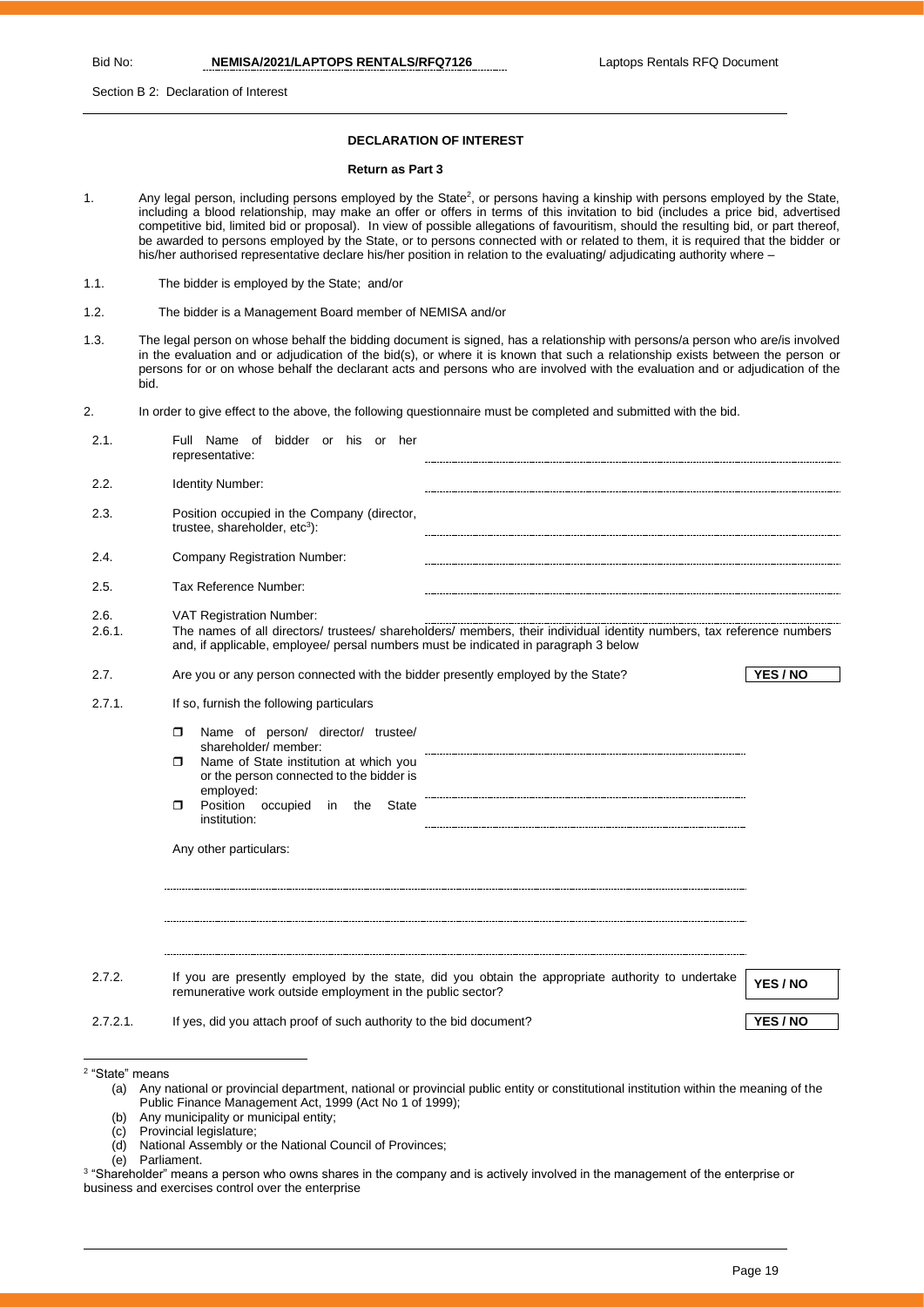Section B 2: Declaration of Interest

|                  | the bid.)                                                |                                                                      | (Note: Failure to submit proof of such authority, where applicable, may result in the disqualification of                                                                                                     |                                 |                 |
|------------------|----------------------------------------------------------|----------------------------------------------------------------------|---------------------------------------------------------------------------------------------------------------------------------------------------------------------------------------------------------------|---------------------------------|-----------------|
| 2.7.3.           | If no, furnish reasons for non-submission of such proof: |                                                                      |                                                                                                                                                                                                               |                                 |                 |
|                  |                                                          |                                                                      |                                                                                                                                                                                                               |                                 |                 |
|                  |                                                          |                                                                      |                                                                                                                                                                                                               |                                 |                 |
| 2.8.             |                                                          | conduct business with the State in the previous twelve (12) months?  | Did you or your spouse, or any of the company's directors/shareholders/members or their spouses                                                                                                               |                                 | YES / NO        |
| 2.8.1.           | If so, furnish the following particulars.                |                                                                      |                                                                                                                                                                                                               |                                 |                 |
|                  |                                                          |                                                                      |                                                                                                                                                                                                               |                                 |                 |
|                  |                                                          |                                                                      |                                                                                                                                                                                                               |                                 |                 |
| 2.9.             | bid?                                                     |                                                                      | Do you, or any person connected with the bidder, have any relationship (family, friend, other) with a<br>person employed by the State and who may be involved with the evaluation and or adjudication of this |                                 | <b>YES / NO</b> |
| 2.9.1.           | If so, furnish the following particulars.                |                                                                      |                                                                                                                                                                                                               |                                 |                 |
|                  |                                                          |                                                                      |                                                                                                                                                                                                               |                                 |                 |
|                  |                                                          |                                                                      |                                                                                                                                                                                                               |                                 |                 |
| 2.10.            | or adjudication of this bid?                             |                                                                      | Are you, or any person connected with the bidder, aware of any relationship (family, friend, other)<br>between the bidder and any person employed by the State who may be involved with the evaluation and    |                                 | <b>YES / NO</b> |
| 2.10.1.          | If so, furnish the following particulars.                |                                                                      |                                                                                                                                                                                                               |                                 |                 |
|                  |                                                          |                                                                      |                                                                                                                                                                                                               |                                 |                 |
|                  |                                                          |                                                                      |                                                                                                                                                                                                               |                                 |                 |
| 2.11.            |                                                          |                                                                      | Do you or any of the directors/shareholders/members of the company have any interest in any other                                                                                                             |                                 |                 |
|                  |                                                          | related companies whether or not they are bidding for this contract? |                                                                                                                                                                                                               |                                 | YES / NO        |
| 2.11.1.          | If so, furnish the following particulars.                |                                                                      |                                                                                                                                                                                                               |                                 |                 |
|                  |                                                          |                                                                      |                                                                                                                                                                                                               |                                 |                 |
|                  |                                                          |                                                                      |                                                                                                                                                                                                               |                                 |                 |
| 3.               | Full details of directors/trustees/members/shareholders. |                                                                      |                                                                                                                                                                                                               |                                 |                 |
| <b>Full Name</b> |                                                          | <b>Identity Number</b>                                               | Personal Tax Reference No                                                                                                                                                                                     | State Employee<br>Persal Number | Number/         |
|                  |                                                          |                                                                      |                                                                                                                                                                                                               |                                 |                 |
|                  |                                                          |                                                                      |                                                                                                                                                                                                               |                                 |                 |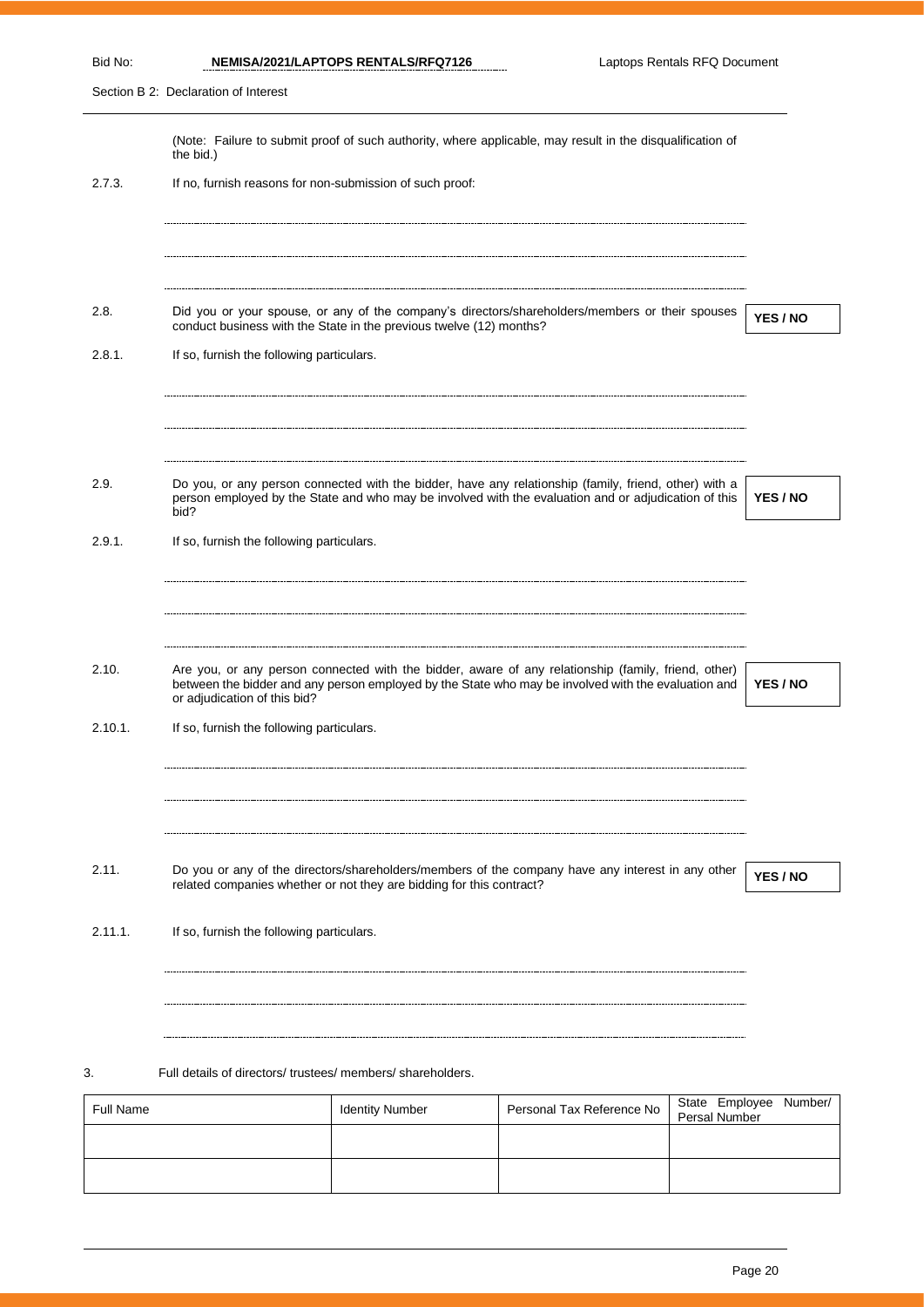Section B 2: Declaration of Interest

#### **DECLARATION**

I, THE UNDERSIGNED (NAME)

CERTIFY THAT THE INFORMATION FURNISHED IN PARAGRAPHS 2 AND 3 ABOVE IS CORRECT. I ACCEPT THAT THE STATE MAY REJECT THE BID OR ACT AGAINST ME IN TERMS OF PARAGRAPH 23 OF THE GENERAL CONDITIONS OF CONTRACT SHOULD THIS DECLARATION PROVE TO BE FALSE.

Signature Date Date

<u>Position</u> Mame of bidder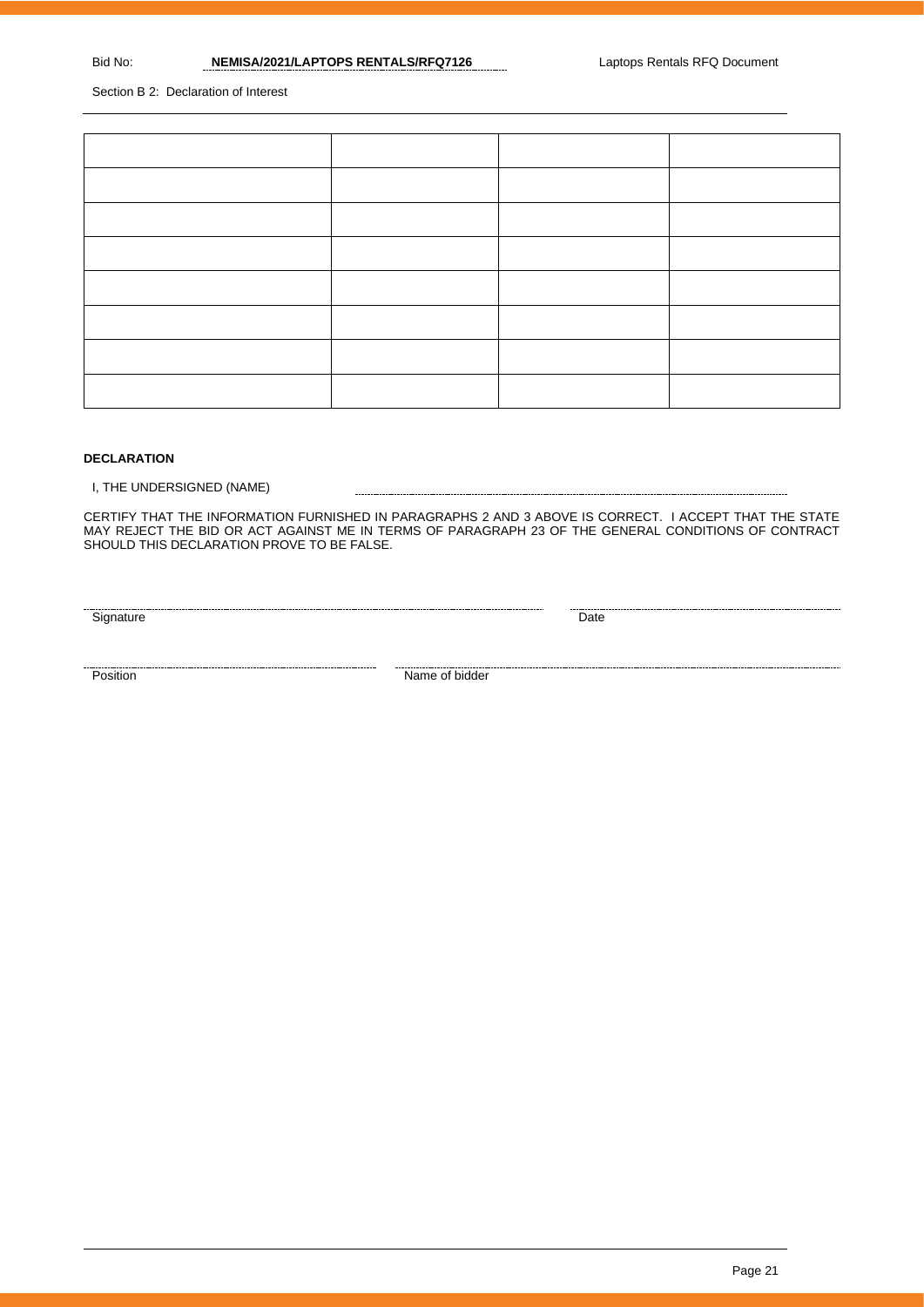Section B 3: Declaration of bidder's past SCM practices

### **DECLARATION OF BIDDER'S PAST SUPPLY CHAIN MANAGEMENT PRACTICES**

#### **Return as Part 4**

- 1 This declaration will be used by institutions to ensure that when goods and services are being procured, all reasonable steps are taken to combat the abuse of the supply chain management system.
- 2 The bid of any bidder may be disregarded if that bidder, or any of its directors have:
	- a. abused the NEMISA's supply chain management system;
	- b. committed fraud or any other improper conduct in relation to such system; or
	- c. failed to perform on any previous contract.

3 In order to give effect to the above, the following questionnaire must be completed and submitted with the bid.

| <b>Item</b> | Question                                                                                                                                                                                                                                              | Yes           | No                  |
|-------------|-------------------------------------------------------------------------------------------------------------------------------------------------------------------------------------------------------------------------------------------------------|---------------|---------------------|
| 3.1         | Is the bidder or any of its directors listed on the National Treasury's database of Restricted Suppliers<br>as companies or persons prohibited from doing business with the public sector?                                                            | Yes<br>$\Box$ | <b>No</b><br>$\Box$ |
|             | (Companies or persons who are listed on this database were informed in writing of this<br>restriction by the Accounting Officer/ authority of the institution that imposed the restriction<br>after the <i>audi alteram partem</i> rule was applied). |               |                     |
|             | The database of Restricted Suppliers now resides on the National Treasury's website<br>(www.reatury.gov.za) and can be accessed by clicking on its link at the bottom of the<br>homepage.                                                             |               |                     |
| 3.1.1       | If so, furnish particulars:                                                                                                                                                                                                                           |               |                     |
| 3.2         | Is the bidder or any of its directors listed on the Register for Tender Defaulters in terms of section 29<br>of the Prevention and Combating of Corrupt Activities Act (No 12 of 2004)?                                                               | Yes<br>п      | <b>No</b><br>□      |
|             | The Register for Tender Defaulters can be accessed on the National Treasury's website,<br>(www.treasury.gov.za) by clicking on its link at the bottom of the homepage.                                                                                |               |                     |
| 3.2.1       | If so, furnish particulars:                                                                                                                                                                                                                           |               |                     |
| 3.3         | Was the bidder or any of its directors convicted by a court of law (including a court outside of the<br>Republic of South Africa) for fraud or corruption during the past five years?                                                                 | Yes<br>п      | <b>No</b><br>$\Box$ |
| 3.3.1       | If so, furnish particulars:                                                                                                                                                                                                                           |               |                     |
| 3.4         | Was any contract between the bidder and any organ of state terminated during the past five years on<br>account of failure to perform on or comply with the contract?                                                                                  | Yes<br>$\Box$ | No<br>$\Box$        |
| 3.4.1       | If so, furnish particulars:                                                                                                                                                                                                                           |               |                     |

### **CERTIFICATION**

I, THE UNDERSIGNED (FULL NAME) …………………………………………………………………………………………. CERTIFY THAT THE INFORMATION FURNISHED ON THIS DECLARATION FORM IS TRUE AND CORRECT.

I ACCEPT THAT, IN ADDITION TO CANCELLATION OF A CONTRACT, ACTION MAY BE TAKEN AGAINST ME SHOULD THIS DECLARATION PROVE TO BE FALSE.

Signature Date

names and the state of Bidder and Science of Bidder Position and Science of Bidder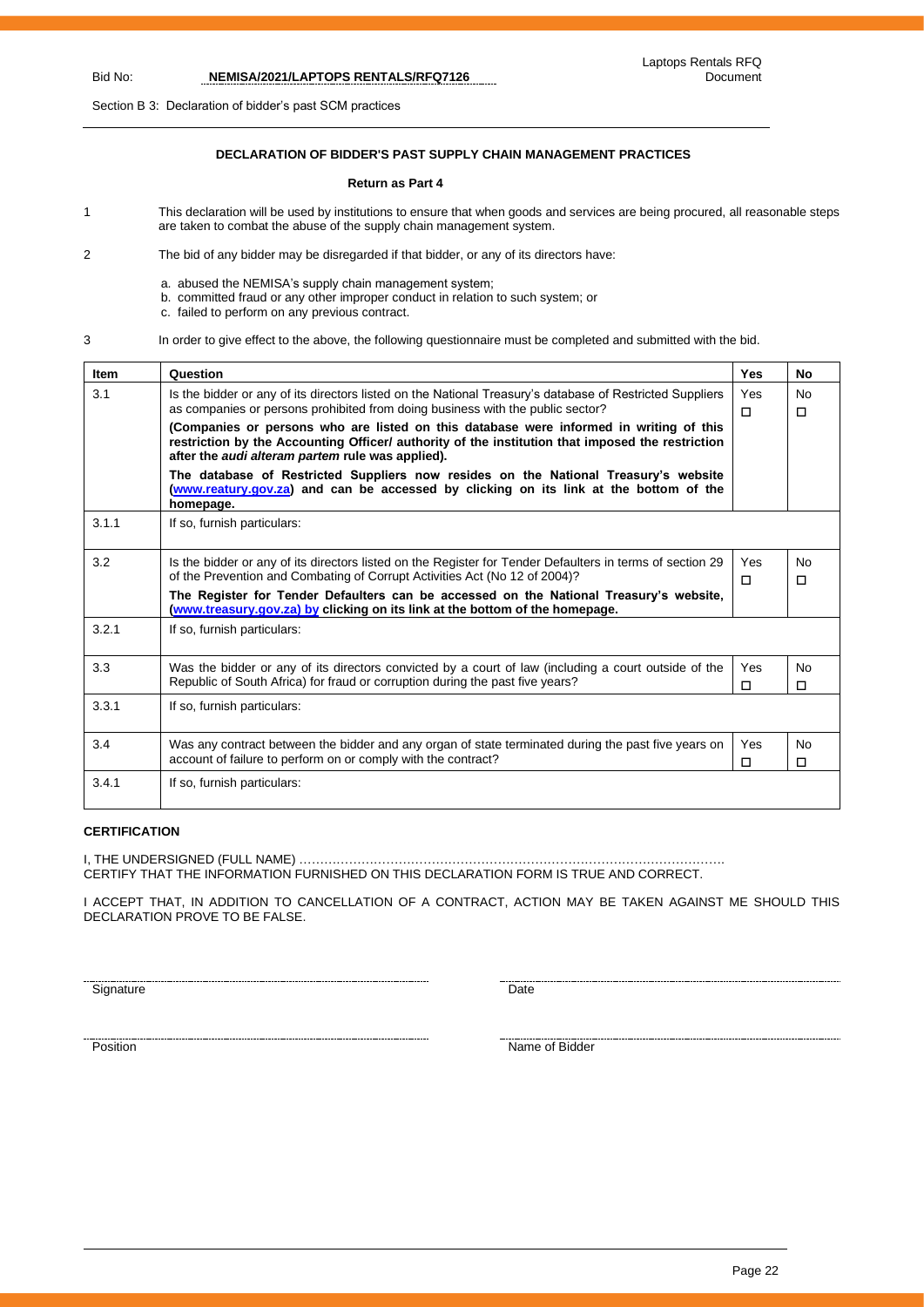| NEMISA/2021/LAPTOPS RENTALS/RFQ7126 |
|-------------------------------------|
|                                     |

Section B 4: Certificate of Independent Bid Determination

Bid No:

#### **CERTIFICATE OF INDEPENDENT BID DETERMINATION Return as Part 5**

I, the undersigned, in submitting the accompanying bid:

|                              | NEMISA/2021/LAPTOPS RENTALS/RFQ7126 - RENTAL OF 135 LAPTOPS WITH INSURANCE FOR THE YARONA PROJECT<br>ROLLOUT IN THREE PROVINCES (LIMPOPO, NORTH WEST, EASTERN CAPE) FOR A PERIOD OF 6 MONTHS.                                                                                                                                                                                                    |
|------------------------------|--------------------------------------------------------------------------------------------------------------------------------------------------------------------------------------------------------------------------------------------------------------------------------------------------------------------------------------------------------------------------------------------------|
| (Bid Number and Description) |                                                                                                                                                                                                                                                                                                                                                                                                  |
|                              | in response to the invitation for the bid made by:                                                                                                                                                                                                                                                                                                                                               |
| <b>NEMISA</b>                |                                                                                                                                                                                                                                                                                                                                                                                                  |
| (Name of Institution)        |                                                                                                                                                                                                                                                                                                                                                                                                  |
|                              | do hereby make the following statements that I certify to be true and complete in every respect:                                                                                                                                                                                                                                                                                                 |
|                              | that:<br>(Name of Bidder)                                                                                                                                                                                                                                                                                                                                                                        |
| 1.                           | I have read and I understand the contents of this Certificate;                                                                                                                                                                                                                                                                                                                                   |
| 2.                           | I understand that the accompanying bid will be disqualified if this Certificate is found not to be true and complete in every<br>respect;                                                                                                                                                                                                                                                        |
| 3.                           | I am authorized by the bidder to sign this Certificate, and to submit the accompanying bid, on behalf of the bidder;                                                                                                                                                                                                                                                                             |
| 4.                           | Each person whose signature appears on the accompanying bid has been authorized by the bidder to determine the terms<br>of, and to sign the bid, on behalf of the bidder;                                                                                                                                                                                                                        |
| 5.                           | For the purposes of this Certificate and the accompanying bid, I understand that the word "competitor" shall include any<br>individual or organization, other than the bidder, whether or not affiliated with the bidder, who:                                                                                                                                                                   |
|                              | has been requested to submit a bid in response to this bid invitation;<br>□<br>σ<br>could potentially submit a bid in response to this bid invitation, based on their qualifications, abilities or experience;<br>and                                                                                                                                                                            |
|                              | provides the same goods and services as the bidder and/or is in the same line of business as the bidder<br>◘                                                                                                                                                                                                                                                                                     |
| 6.                           | The bidder has arrived at the accompanying bid independently from, and without consultation, communication, agreement<br>or arrangement with any competitor. However communication between partners in a joint venture or consortium <sup>4</sup> will not be<br>construed as collusive bidding.                                                                                                 |
| 7.                           | In particular, without limiting the generality of paragraphs 6 above, there has been no consultation, communication,<br>agreement or arrangement with any competitor regarding:                                                                                                                                                                                                                  |
|                              | Ω.<br>prices:<br>□<br>geographical area where product or service will be rendered (market allocation)<br>methods, factors or formulas used to calculate prices;<br>the intention or decision to submit or not to submit, a bid;<br>0<br>the submission of a bid which does not meet the specifications and conditions of the bid; or<br>σ<br>bidding with the intention not to win the bid.<br>σ |
| 8.                           | In addition, there have been no consultations, communications, agreements or arrangements with any competitor regarding<br>the quality, quantity, specifications and conditions or delivery particulars of the products or services to which this bid<br>invitation relates.                                                                                                                     |
| 9.                           | The terms of the accompanying bid have not been, and will not be, disclosed by the bidder, directly or indirectly, to any<br>competitor, prior to the date and time of the official bid opening or of the awarding of the contract.                                                                                                                                                              |

<sup>&</sup>lt;sup>4</sup> Joint venture or Consortium means an association of persons for the purpose of combining their expertise, property, capital, efforts, skill and knowledge in an activity for the execution of a contract.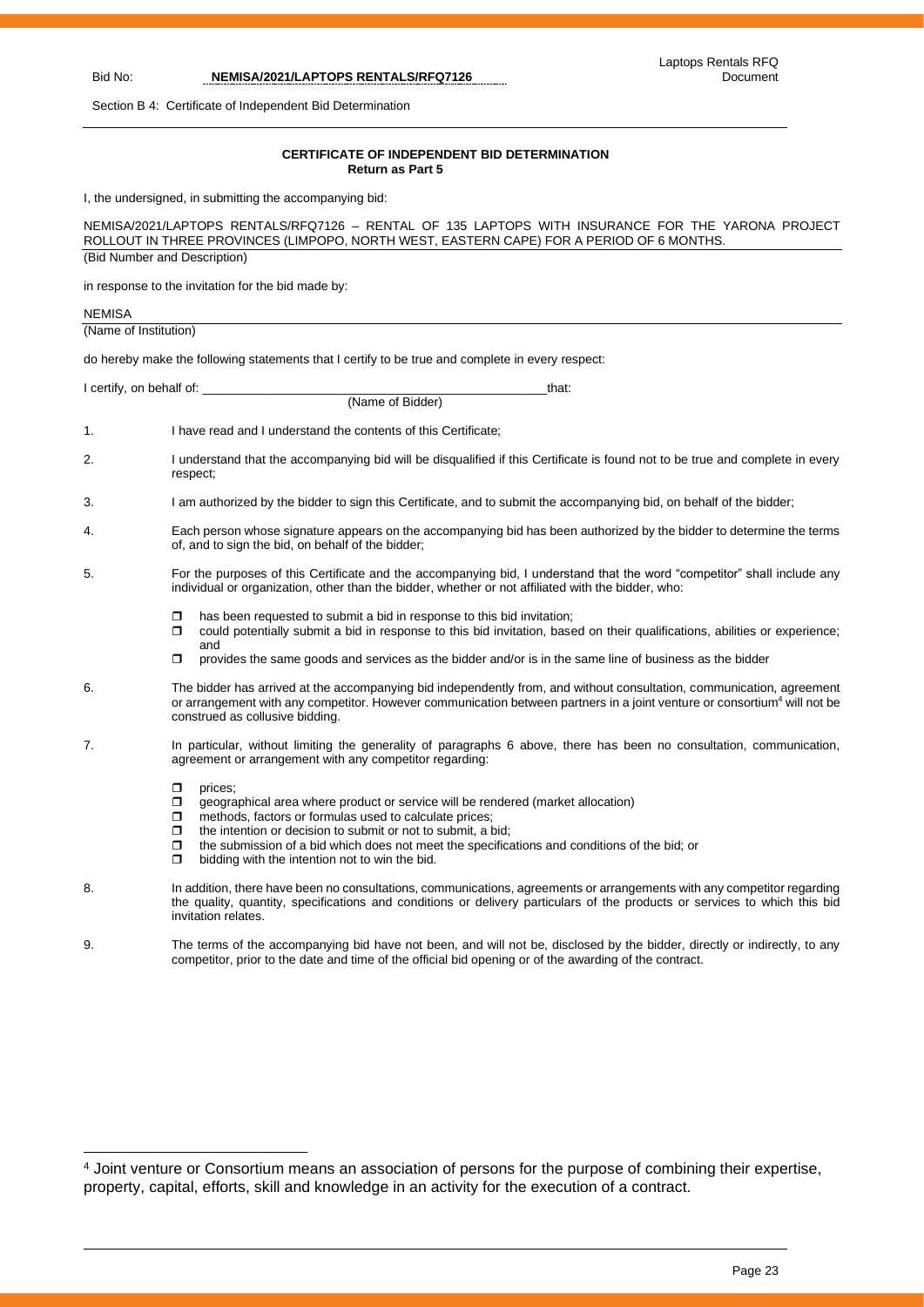Section B 4: Certificate of Independent Bid Determination

10. I am aware that, in addition and without prejudice to any other remedy provided to combat any restrictive practices related to bids and contracts, bids that are suspicious will be reported to the Competition Commission for investigation and possible imposition of administrative penalties in terms of section 59 of the Competition Act No 89 of 1998 and or may be reported to the National Prosecuting Authority (NPA) for criminal investigation and or may be restricted from conducting business with the public sector for a period not exceeding ten (10) years in terms of the Prevention and Combating of Corrupt Activities Act No 12 of 2004 or any other applicable legislation.

 $\overline{a}$ 

11.

………………………………………………… ………………………………… Signature Date

…………………………………………………. ………………………………… Name of Bidder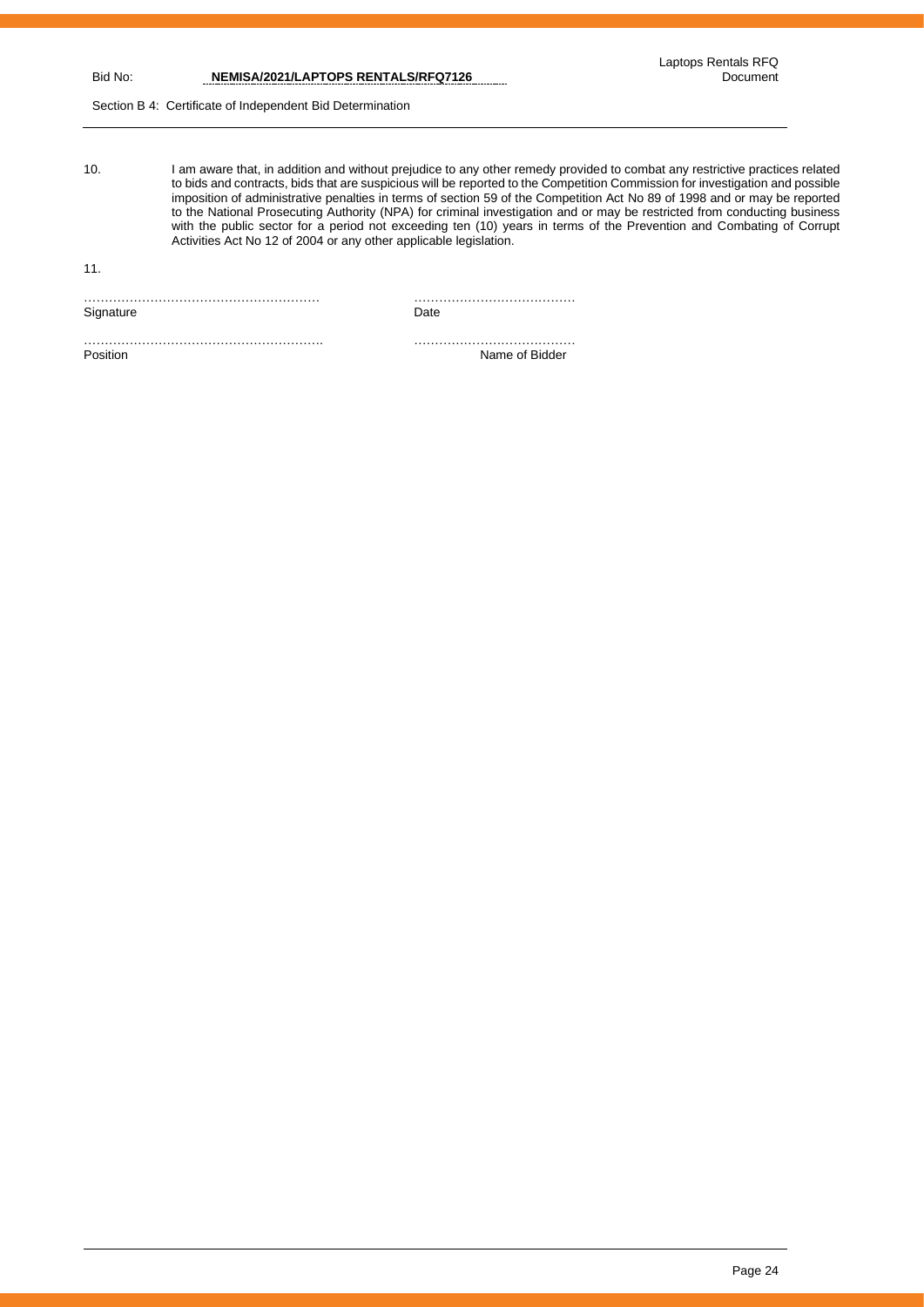Section B 5: Preference Points Claim Form to the Preferential Procurement Regulations 2011

#### **PREFERENCE POINTS CLAIM FORM IN TERMS OF THE PREFERENTIAL PROCUREMENT REGULATIONS 2017**

#### **Return as Part 6**

**NB: BEFORE COMPLETING THIS FORM, BIDDERS MUST STUDY THE GENERAL CONDITIONS, DEFINITIONS AND DIRECTIVES APPLICABLE IN RESPECT OF B-BBEE, AS PRESCRIBED IN THE PREFERENTIAL PROCUREMENT REGULATIONS, 2017.** 

#### **1. GENERAL CONDITIONS**

- 1.1 The following preference point systems are applicable to all bids:
	- the 80/20 system for requirements with a Rand value of up to R50 000 000 (all applicable taxes included); and
	- the 90/10 system for requirements with a Rand value above R50 000 000 (all applicable taxes included).
- 1.2 The value of this bid is estimated to not exceed R50 000 000 (all applicable taxes included) and therefore the 80/20 preference point system shall be applicable;
- 1.3 Points for this bid shall be awarded for:
	- (a) Price; and
	- (b) B-BBEE Status Level of Contributor.
- 1.4 The maximum points for this bid are allocated as follows:

|                                                   | <b>POINTS</b> |
|---------------------------------------------------|---------------|
| <b>PRICE</b>                                      | -80           |
| <b>B-BBEE Status Level of Contributor</b>         | -20           |
| Total points for Price and B-BBEE must not exceed | 100           |

1.5 Failure on the part of a bidder to submit proof of B-BBEE Status level of contributor together with the bid, will be interpreted to mean that preference points for B-BBEE status level of contribution are not claimed.

1.6 The purchaser reserves the right to require of a bidder, either before a bid is adjudicated or at any time subsequently, to substantiate any claim in regard to preferences, in any manner required by the purchaser.

#### **2. DEFINITIONS**

- (a) **"B-BBEE"** means broad-based black economic empowerment as defined in section 1 of the Broad-Based Black Economic Empowerment Act;
- (b) "**B-BBEE status level of contributor"** means the B-BBEE status of an entity in terms of a code of good practice on black economic empowerment, issued in terms of section 9(1) of the Broad-Based Black Economic Empowerment Act; (c) **"bid"** means a written offer in a prescribed or stipulated form in response to an invitation by an organ of state for the
- provision of goods or services, through price quotations, advertised competitive bidding processes or proposals; (d) **"Broad-Based Black Economic Empowerment Act"** means the Broad-Based Black Economic Empowerment Act,
- 2003 (Act No. 53 of 2003); (e) **"EME"** means an Exempted Micro Enterprise in terms of a code of good practice on black economic empowerment issued in terms of section 9 (1) of the Broad-Based Black Economic Empowerment Act;
- (f) **"functionality"** means the ability of a tenderer to provide goods or services in accordance with specifications as set out in the tender documents.
- (g) **"prices"** includes all applicable taxes less all unconditional discounts;
	-
- (h) **"proof of B-BBEE status level of contributor"** means:<br>1) B-BBEE Status level certificate issued by an auth B-BBEE Status level certificate issued by an authorized body or person;
	-
	- 2) A sworn affidavit as prescribed by the B-BBEE Codes of Good Practice;<br>3) Any other requirement prescribed in terms of the B-BBEE Act: Any other requirement prescribed in terms of the B-BBEE Act;
	-
- (i) **"QSE"** means a qualifying small business enterprise in terms of a code of good practice on black economic empowerment issued in terms of section 9 (1) of the Broad-Based Black Economic Empowerment Act;
- *(j)* **"rand value"** means the total estimated value of a contract in Rand, calculated at the time of bid invitation, and includes all applicable taxes;

#### **3. POINTS AWARDED FOR PRICE**

#### **3.1 THE 80/20 OR 90/10 PREFERENCE POINT SYSTEMS**

A maximum of 80 or 90 points is allocated for price on the following basis:

**80/20 or 90/10**

$$
Ps = 80\left(1 - \frac{Pt - P \min}{P \min}\right) \qquad \text{or} \qquad \qquad Ps = 90\left(1 - \frac{Pt - P \min}{P \min}\right)
$$

**Where** 

 $\big)$ 

 $\left(1-\frac{Pt-P\min}{R}\right)$ 

 $90\left(1-\frac{Pt-P\min}{\sum_{i=1}^{n}H_i}\right)$ *P*

min

 $\setminus$  $= 90 \left( 1 - \frac{Pt - }{F} \right)$ 

 $P_s = 90 \left( 1 - \frac{Pt - P}{r} \right)$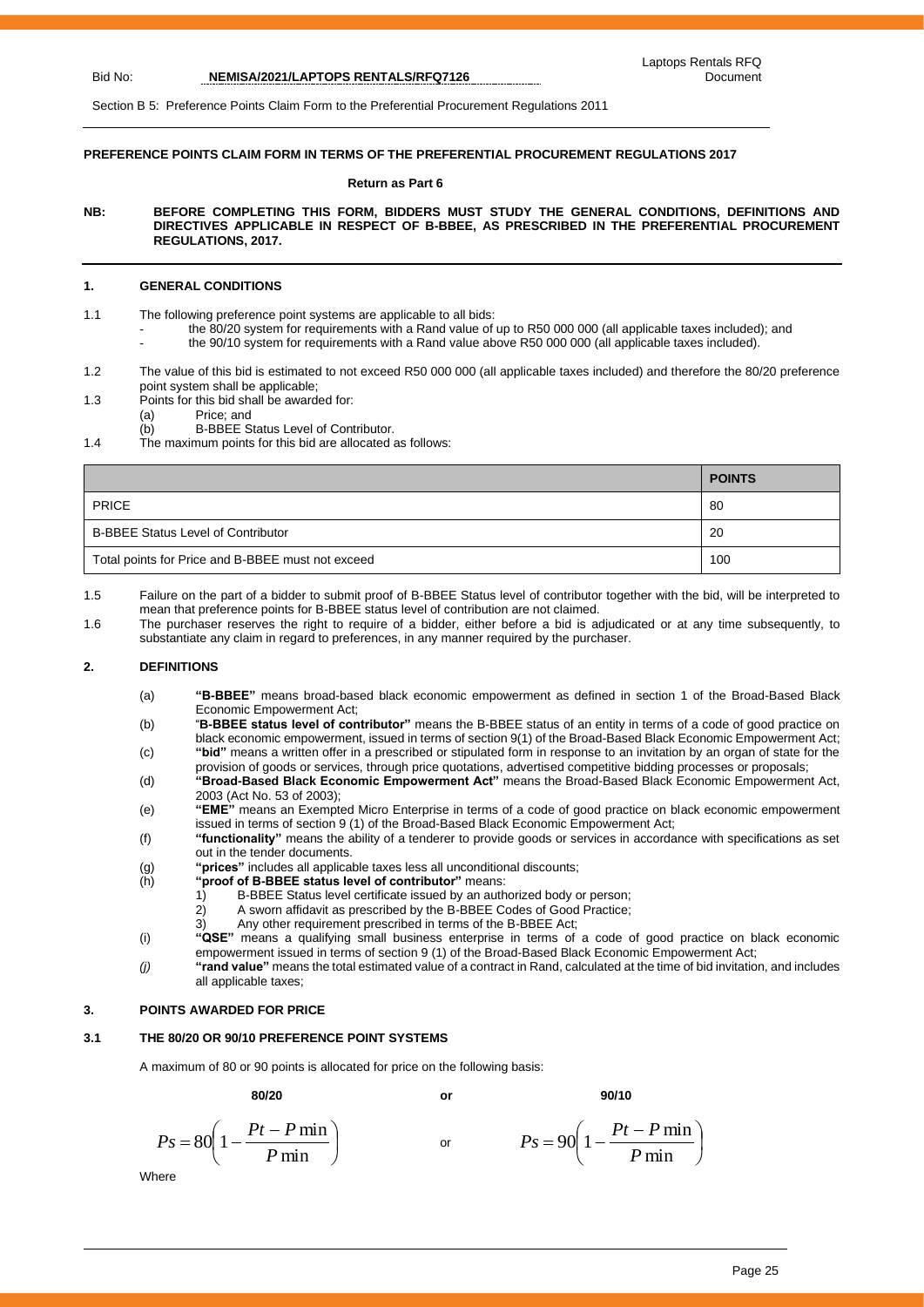Section B 5: Preference Points Claim Form to the Preferential Procurement Regulations 2011

- Ps = Points scored for price of bid under consideration
- $Pt =$  Price of bid under consideration<br>Pmin  $=$  Price of lowest acceptable  $=$  Price of lowest acceptable bid

#### **4. POINTS AWARDED FOR B-BBEE STATUS LEVEL OF CONTRIBUTOR**

4.1 In terms of Regulation 6 (2) and 7 (2) of the Preferential Procurement Regulations, preference points must be awarded to a bidder for attaining the B-BBEE status level of contribution in accordance with the table below:

| <b>B-BBEE Status Level of Contributor</b> | <b>Number of points</b><br>$(90/10$ system) | <b>Number of points</b><br>(80/20 system) |
|-------------------------------------------|---------------------------------------------|-------------------------------------------|
|                                           |                                             |                                           |
|                                           |                                             | 18                                        |
|                                           |                                             |                                           |
|                                           |                                             | 10                                        |
|                                           |                                             |                                           |
|                                           |                                             |                                           |
|                                           |                                             |                                           |
|                                           |                                             |                                           |
| Non-compliant contributor                 |                                             |                                           |

#### **5. BID DECLARATION**

5.1 Bidders who claim points in respect of B-BBEE Status Level of Contribution must complete the following:

### **6. B-BBEE STATUS LEVEL OF CONTRIBUTOR CLAIMED IN TERMS OF PARAGRAPHS 1.4 AND 4.1**

6.1 B-BBEE Status Level of Contributor: = ………….…… (maximum of 10 or 20 points) (Points claimed in respect of paragraph 6.1 must be in accordance with the table reflected in paragraph 4.1 and must be substantiated by relevant proof of B-BBEE status level of contributor.

#### **7. SUB-CONTRACTING**

7.1 Will any portion of the contract be sub-contracted?

**(***Tick applicable box***)**

| <b>YFS</b> |  | $\overline{M}$ |  |
|------------|--|----------------|--|
|------------|--|----------------|--|

#### 7.1.1 If yes, indicate:

- i) What percentage of the contract will be subcontracted? .........................%
- ii) The name of the sub-contractor …………………..………….…………………….
- iii) The B-BBEE status level of the sub-contractor .................................…………..
- iv) Whether the sub-contractor is an EME or QSE

#### *(Tick applicable box***)**



v) Specify, by ticking the appropriate box, if subcontracting with an enterprise in terms of the Preferential Procurement Regulations,2017:

| Designated Group: An EME or QSE which is at last 51% owned by:    | <b>EME</b> | QSE |
|-------------------------------------------------------------------|------------|-----|
|                                                                   |            |     |
| <b>Black people</b>                                               |            |     |
| Black people who are youth                                        |            |     |
| Black people who are women                                        |            |     |
| Black people with disabilities                                    |            |     |
| Black people living in rural or underdeveloped areas or townships |            |     |
| Cooperative owned by black people                                 |            |     |
| Black people who are military veterans                            |            |     |
| OR                                                                |            |     |
| Any EME                                                           |            |     |
| Any QSE                                                           |            |     |
| <b>DECLARATION WITH REGARD TO COMPANY/ FIRM</b><br>8.             |            |     |

8.1 Name of company/firm: ….……………………………………………………………….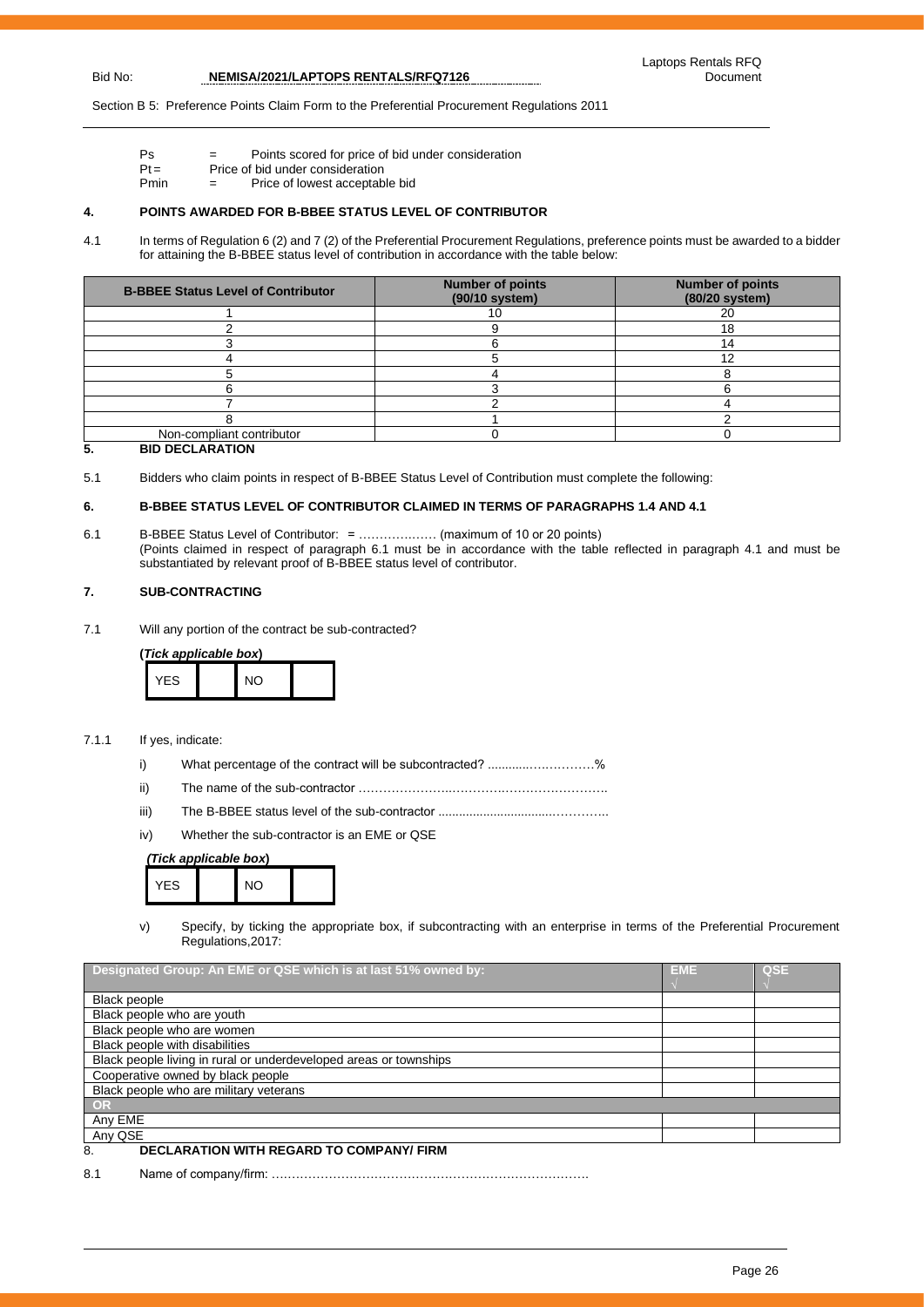#### Laptops Rentals RFQ Document

Section B 5: Preference Points Claim Form to the Preferential Procurement Regulations 2011

Bid No: **NEMISA/2021/LAPTOPS RENTALS/RFQ7126**

8.2 VAT registration number: …..……………………………….…………………………… 8.3 Company registration number: ……….……..…………….……………………………. 8.4 TYPE OF COMPANY/ FIRM **(***Tick applicable box***)** □ Partnership/ Joint Venture/ Consortium  $\Box$  One person business/ sole propriety Close corporation D Company (Pty) Limited 8.5 DESCRIBE PRINCIPAL BUSINESS ACTIVITIES ……………………………………………………………………………………………… ……………………………………………………………………………………………… ………………………………………………………………………………………….….. 8.6 COMPANY CLASSIFICATION **(***Tick applicable box***)** C∴nden<br>
Manufacturer<br>
Supplier Supplier Professional service provider □ Other service providers, e.g. transporter, etc. 8.7 Total number of years the company/firm has been in business: …..………………… 8.8 I/ we, the undersigned, who is/ are duly authorised to do so on behalf of the company/firm, certify that the points claimed, based on the B-BBE status level of contributor indicated in paragraphs 1.4 and 6.1 of the foregoing certificate, qualifies the company/ firm for the preference(s) shown and I/ we acknowledge that: i) The information furnished is true and correct; ii) The preference points claimed are in accordance with the General Conditions as indicated in paragraph 1 of this form;<br>iii) In the event of a contract being awarded as a result of points claimed as shown in paragraphs In the event of a contract being awarded as a result of points claimed as shown in paragraphs 1.4 and 6.1, the contractor may be required to furnish documentary proof to the satisfaction of the purchaser that the claims are correct;

iv) If the B-BBEE status level of contributor has been claimed or obtained on a fraudulent basis or any of the conditions of contract have not been fulfilled, the purchaser may, in addition to any other remedy it may have -

- (a) disqualify the person from the bidding process;<br>(b) recover costs, losses or damages it has incurre
- $\begin{array}{lll} \hbox{(b)} & \text{recover costs, losses or damages it has incurred or suffered as a result of that person's conduct; \\ \hbox{(c)} & \text{cancel the contract and claim any damages which it has suffered as a result of having to make les.} \end{array}$
- cancel the contract and claim any damages which it has suffered as a result of having to make less favourable arrangements due to such cancellation;
- (d) recommend that the bidder or contractor, its shareholders and directors, or only the shareholders and directors who acted on a fraudulent basis, be restricted by the National Treasury from obtaining business from any organ of state for a period not exceeding 10 years, after the *audi alteram partem* (hear the other side) rule has been applied; and
- (e) forward the matter for criminal prosecution.

| ◠ | <b>WITNESSES</b> | .<br>SIGNATURE(S) OF BIDDERS(S)<br>DATE:<br>ADDRESS:<br>. |
|---|------------------|-----------------------------------------------------------|
|   |                  |                                                           |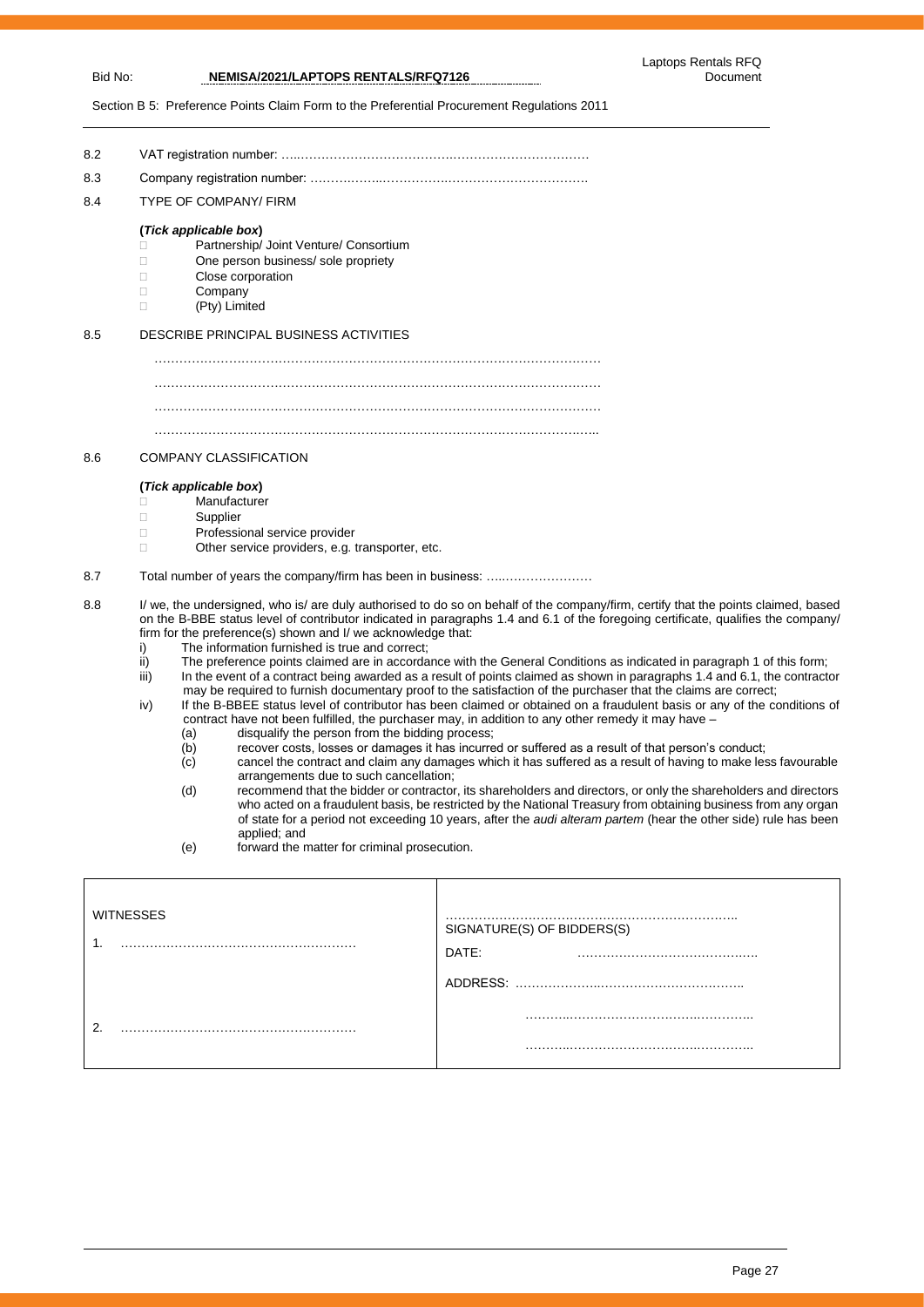Bid No: **NEMISA/2021/LAPTOPS RENTALS/RFQ7126** Laptops Rentals RFQ Document

Section B 6: Invitation to Bid

#### **INVITATION TO BID Return as Part 7**

### **YOU ARE HEREBY INVITED TO BID FOR REQUIREMENT OF NEMISA**

| <b>BID NO</b>                                                                                                                                                  | NEMISA/2021/LAPTOPS<br>RENTALS/RFO7126 | <b>CLOSING</b><br><b>DATE</b> | 15<br>Wednesdav<br>September 2021 | <b>CLOSING</b><br><b>TIME</b> | 11:00 |  |
|----------------------------------------------------------------------------------------------------------------------------------------------------------------|----------------------------------------|-------------------------------|-----------------------------------|-------------------------------|-------|--|
| RENTAL OF 135 LAPTOPS WITH INSURANCE FOR THE YARONA PROJECT ROLLOUT IN THREE PROVINCES (LIMPOPO,<br><b>NORTH WEST, EASTERN CAPE) FOR A PERIOD OF 6 MONTHS.</b> |                                        |                               |                                   |                               |       |  |

#### **All Bidders must furnish the following particulars and include it in their submission (Failure to do so may result in your bid being disqualified)**

| Name of Bidder:                                                                                                                                                                                                 |                                                                                                                                                                                         |                                                                                                                                                                                                                                                                                                |  |
|-----------------------------------------------------------------------------------------------------------------------------------------------------------------------------------------------------------------|-----------------------------------------------------------------------------------------------------------------------------------------------------------------------------------------|------------------------------------------------------------------------------------------------------------------------------------------------------------------------------------------------------------------------------------------------------------------------------------------------|--|
| Postal address:                                                                                                                                                                                                 |                                                                                                                                                                                         |                                                                                                                                                                                                                                                                                                |  |
| Street address:                                                                                                                                                                                                 |                                                                                                                                                                                         |                                                                                                                                                                                                                                                                                                |  |
|                                                                                                                                                                                                                 |                                                                                                                                                                                         |                                                                                                                                                                                                                                                                                                |  |
| Telephone number:                                                                                                                                                                                               | Code                                                                                                                                                                                    | Number                                                                                                                                                                                                                                                                                         |  |
| Cellular number:                                                                                                                                                                                                |                                                                                                                                                                                         |                                                                                                                                                                                                                                                                                                |  |
| Facsimile number:                                                                                                                                                                                               | Code                                                                                                                                                                                    | Number                                                                                                                                                                                                                                                                                         |  |
| e-Mail address:                                                                                                                                                                                                 |                                                                                                                                                                                         |                                                                                                                                                                                                                                                                                                |  |
| VAT Registration No:                                                                                                                                                                                            |                                                                                                                                                                                         |                                                                                                                                                                                                                                                                                                |  |
|                                                                                                                                                                                                                 | TAX COMPLIANCE REQUIREMENTS (Tick applicable box)                                                                                                                                       |                                                                                                                                                                                                                                                                                                |  |
| <b>Printed TCS</b>                                                                                                                                                                                              | <b>SARS PIN</b>                                                                                                                                                                         | CSD No                                                                                                                                                                                                                                                                                         |  |
| (Tick applicable box)<br><b>B-BBEE Status Level Verification Certificate</b><br>A registered Auditor?<br>preference points for B-BBEE<br><b>Contact details of Bidder's representative:</b><br>Name and Surname | <b>PROOF OF B-BBEE STATUS LEVEL SUBMITTED?</b><br>WHO WAS THE CERTIFICATE ISSUED BY? (Tick applicable box)<br>An Accounting Officer as contemplated in the Close Corporation Act (CCA)? | <b>YES</b><br><b>NO</b><br><b>B-BBEE Status Level Sworn Affidavit</b><br>A verification Agency accredited by the South African National Accreditation System (SANAS)?<br>NOTE: A B-BBEE Status Level Certificate/ Sworn Affidavit (For EMEs or QSEs) must be submitted in order to qualify for |  |
| Telephone number:                                                                                                                                                                                               | Code                                                                                                                                                                                    |                                                                                                                                                                                                                                                                                                |  |
| Cellular number:                                                                                                                                                                                                |                                                                                                                                                                                         |                                                                                                                                                                                                                                                                                                |  |
| Facsimile number:<br>e-Mail address:                                                                                                                                                                            | Code                                                                                                                                                                                    | Number                                                                                                                                                                                                                                                                                         |  |
| Confirmation                                                                                                                                                                                                    |                                                                                                                                                                                         |                                                                                                                                                                                                                                                                                                |  |

Are you the accredited representative in South Africa for the services offered by you? **YES / NO**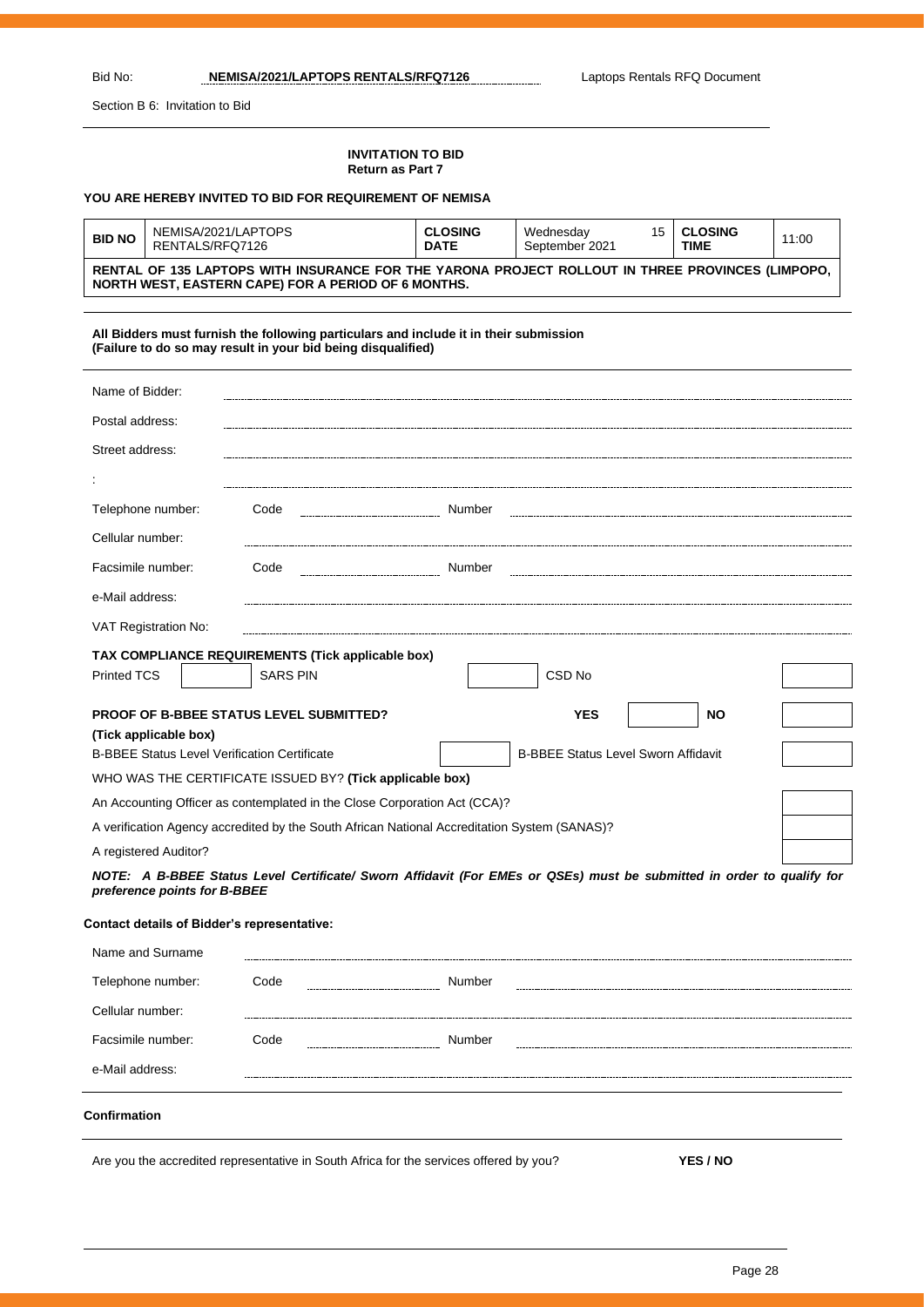### Bid No: **NEMISA/2021/LAPTOPS RENTALS/RFQ7126** Laptops Rentals RFQ Document

Section B 6: Invitation to Bid

### **Declaration**

I/ We have examined the information provided in your bid documents and offer to undertake the work prescribed in accordance with the requirements as set out in the bid document. The prices quoted in this bid are valid for the stipulated period. I/ We confirm the availability of the proposed team members. I/ We confirm that this bid will remain binding upon us and may be accepted by you at any time before the expiry date.

| <b>Signature of Bidder:</b>                   |   |          |
|-----------------------------------------------|---|----------|
| Date:                                         |   |          |
| Are you duly authorised to commit the Bidder? |   | YES / NO |
| Capacity under which this bid is signed       |   |          |
|                                               |   |          |
| TOTAL BID PRICE (INCLUSIVE OF VAT)            | R |          |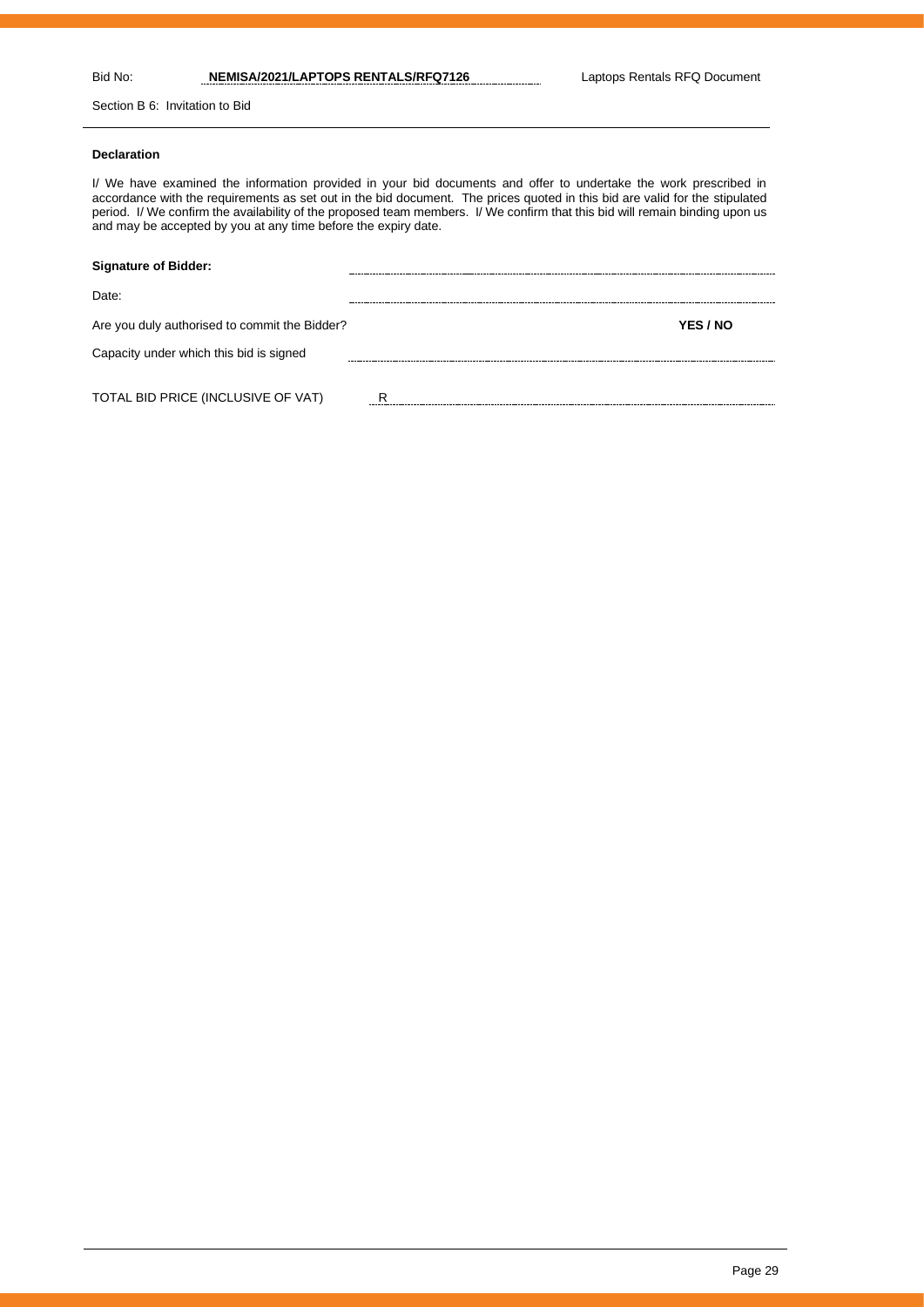Section B 8: Specifications

### **PRICING SCHEDULE**

#### **Return as Part 8**

| <b>NAME</b>    | ΟF                                                         |
|----------------|------------------------------------------------------------|
| <b>BIDDER:</b> |                                                            |
|                | OFFER TO BE VALID FOR 90 DAYS FROM THE CLOSING DATE OF BID |

| <b>No</b>                                                    | <b>Description</b>                                                                                                 | Unit | Qty | Rate<br><b>ZAR</b><br>(Excl VAT) | Total<br><b>ZAR</b><br>(Excl. VAT) |  |
|--------------------------------------------------------------|--------------------------------------------------------------------------------------------------------------------|------|-----|----------------------------------|------------------------------------|--|
|                                                              | <b>Operating system: Windows 10 Pro</b><br>Processor family: 6th Gen Intel®<br>Core™ i5 Processor                  |      |     |                                  |                                    |  |
|                                                              | Memory: 8 GB RAM                                                                                                   |      |     |                                  |                                    |  |
|                                                              | <b>Optical drive: Not required</b>                                                                                 |      |     |                                  |                                    |  |
|                                                              | Internal Storage: 250 GB PCIe®<br><b>SSD</b>                                                                       |      |     |                                  |                                    |  |
|                                                              | Display: 39.8 cm (15.6") diagonal<br><b>FHD Display</b>                                                            |      |     |                                  |                                    |  |
| $\mathbf{1}$                                                 | Graphics (integrated): Intel®<br>integrated Graphics                                                               |      | 135 |                                  |                                    |  |
|                                                              | Camera: HD IR webcam                                                                                               |      |     |                                  |                                    |  |
|                                                              | Wireless: Integrated Intel® Wi-Fi                                                                                  |      |     |                                  |                                    |  |
|                                                              | Battery type: Long Life 3-cell, 56<br>Wh Li-ion                                                                    |      |     |                                  |                                    |  |
|                                                              | <b>Energy efficiency: ENERGY</b><br>STAR <sup>®</sup> certified<br><b>4G SIM card OR external POCKET</b><br>router |      |     |                                  |                                    |  |
| <b>Sub Total (Excluding VAT)</b>                             |                                                                                                                    |      |     |                                  |                                    |  |
|                                                              | Value Added Tax (VAT) @ 15%                                                                                        |      |     |                                  |                                    |  |
| Total (Including VAT) (Carried forward to Invitation to Bid) |                                                                                                                    |      |     |                                  |                                    |  |
|                                                              | SPECIFICATIONS FOR RENTAL OF 135 LAPTOPS WITH INSURANCE FOR THE YARONA PROJECT ROLLOUT IN                          |      |     |                                  |                                    |  |

**THREE PROVINCES (LIMPOPO, NORTH WEST, EASTERN CAPE) FOR A PERIOD OF 6 MONTHS.** 

**Return as Part 9**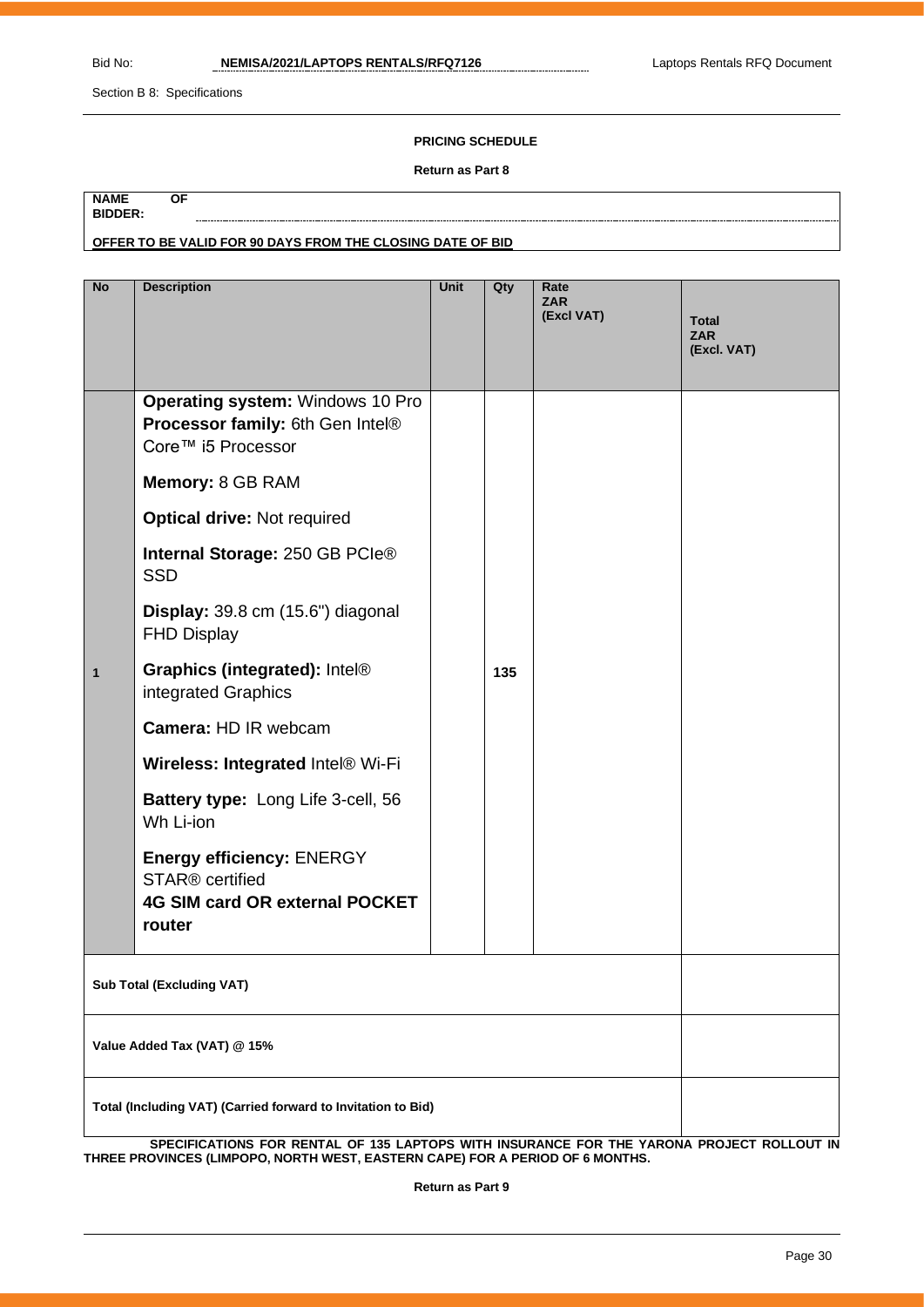Section B 8: Specifications

Bidders are required to complete the tables below clearly indicating whether it complies with the minimum specifications and if not, to provide full details of the deviation to the specifications.

The completed and signed specifications must be returned with the bid. Failure to submit the completed and signed specifications will deem a bid to be non-responsive.

|              | <b>TECHNICAL SPECIFICATIONS</b>                                                                                                                                                                                                                                                                                                                                                                     |                                   |            |                                        |  |
|--------------|-----------------------------------------------------------------------------------------------------------------------------------------------------------------------------------------------------------------------------------------------------------------------------------------------------------------------------------------------------------------------------------------------------|-----------------------------------|------------|----------------------------------------|--|
| <b>No</b>    |                                                                                                                                                                                                                                                                                                                                                                                                     | Comply with minimum requirements? |            |                                        |  |
|              | <b>Description</b>                                                                                                                                                                                                                                                                                                                                                                                  |                                   | Yes/<br>No | If No (supply details of<br>deviation) |  |
| 1            | Operating system: Windows 10 Pro<br>Processor family: 6th Gen Intel® Core™ i5 Processor                                                                                                                                                                                                                                                                                                             |                                   |            |                                        |  |
|              | Memory: 8 GB RAM                                                                                                                                                                                                                                                                                                                                                                                    |                                   |            |                                        |  |
|              | <b>Optical drive: Not required</b>                                                                                                                                                                                                                                                                                                                                                                  |                                   |            |                                        |  |
|              | Internal Storage: 250 GB PCIe® SSD                                                                                                                                                                                                                                                                                                                                                                  |                                   |            |                                        |  |
|              | Display: 39.8 cm (15.6") diagonal FHD Display                                                                                                                                                                                                                                                                                                                                                       |                                   |            |                                        |  |
|              | Graphics (integrated): Intel® integrated Graphics                                                                                                                                                                                                                                                                                                                                                   |                                   |            |                                        |  |
|              | Camera: HD IR webcam                                                                                                                                                                                                                                                                                                                                                                                |                                   |            |                                        |  |
|              | Wireless: Integrated Intel® Wi-Fi                                                                                                                                                                                                                                                                                                                                                                   |                                   |            |                                        |  |
|              | Battery type: Long Life 3-cell, 56 Wh Li-ion                                                                                                                                                                                                                                                                                                                                                        |                                   |            |                                        |  |
|              | Energy efficiency: ENERGY STAR® certified<br><b>4G SIM card OR external POCKET router</b>                                                                                                                                                                                                                                                                                                           |                                   |            |                                        |  |
| $\mathbf{2}$ | <b>ADDITIONAL REQUIREMENTS</b><br><b>Insurance and Tech Support</b><br>Notebook insurance against theft and damage<br>(Insurance schedule to be included in the proposal<br>indicating excess amounts stipulated in Rands)<br>Transportation costs to the specified locations<br><b>HDD Data Wipe</b><br>Telephonic support during business hours<br>Next business day hardware support/replacement |                                   |            |                                        |  |
| 3            | <b>Accessories</b><br><b>USB Mouse</b><br>Notebook Bag<br>Notebook Power Adapter<br>Solid State Drive                                                                                                                                                                                                                                                                                               |                                   |            |                                        |  |

I/ we herewith declare that the information supplied above is correct and will be binding on me/ us.

Name of Bidder:

Signature of Bidder:

Date: